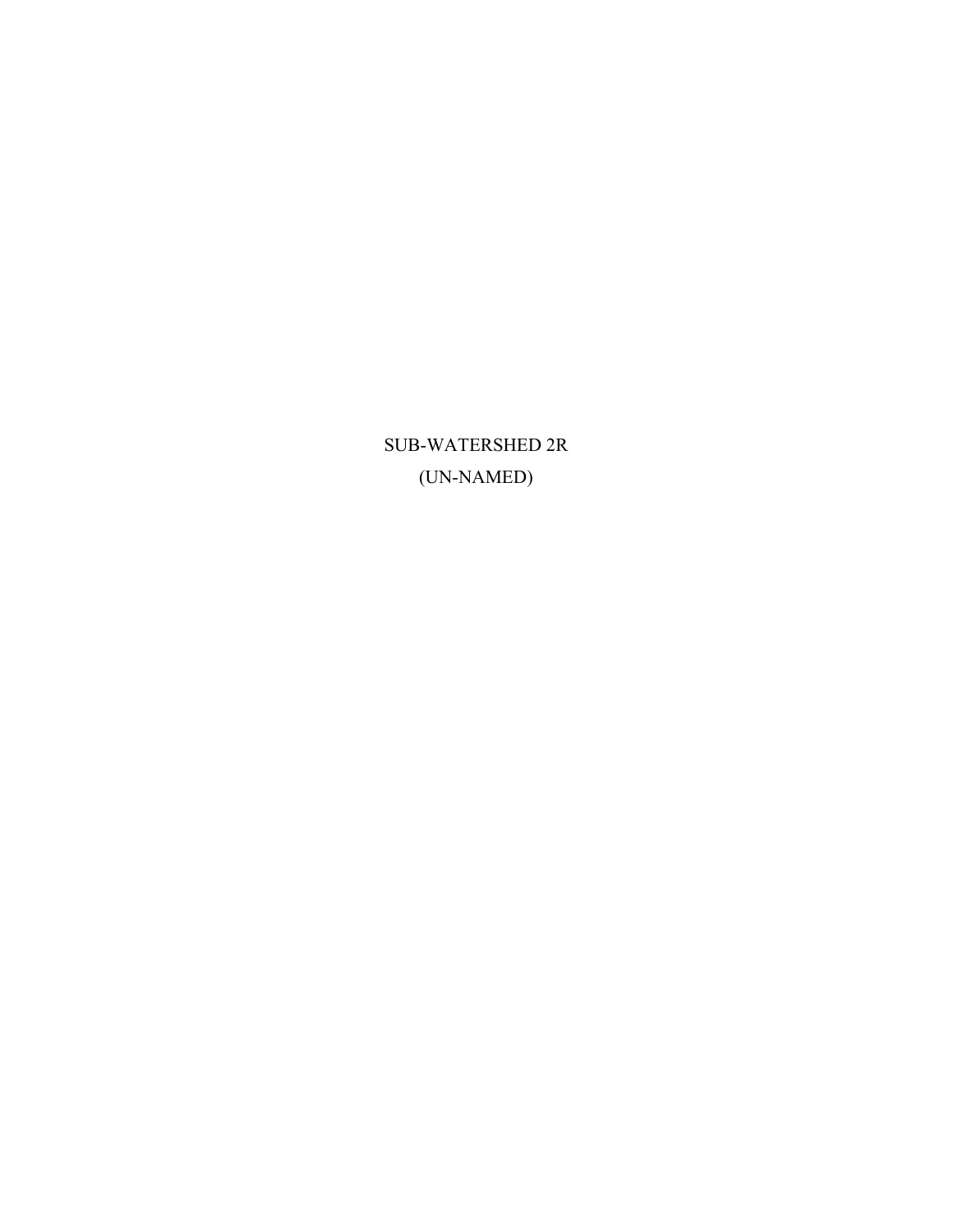#### Sub-watershed 2R (unnamed)

#### General Discussion

This sub-watershed encompasses seven tenths of a square mile or 452 acres of land, which is approximatley .51% of the total study area. It is drained by two small tributaries having a total length of .9 of a mile (.38% of the total length of all watershed tributaries). It also contains .3 acres of lakes and ponds (.07% of the total sub-watershed area). Commonwealth records indicate no mining of any type in this area. Our field investigations find three deep mine openings, two of which are flowing, and no strip mining. The pollution that is emitted from these openings are within the limits set by the Commonwealth; therefore there will be no recommendations for this sub-watershed.

The following is a summation of the flows and pollution loads from the two unnamed tributaries, SC2R1 and SC2R2, located on drawing 7119-6. The percentage that these stations contribute in pollution load and flow to the total pollution load and flow as measure at Monitoring Station SC1 on Stony Creek is also included.

|                  |                 | Percent of             |
|------------------|-----------------|------------------------|
|                  | <u>Averages</u> | <b>Total Watershed</b> |
| pH               | 6.9             |                        |
| Net Cold Acidity | 0 PPD           | $0\%$                  |
| Net Hot Acidity  | 0 PPD           | $0\%$                  |
| Ferrous Iron     | .50 PPD         | $.07\%$                |
| Total Iron       | 5.13 PPD        | $.11\%$                |
| Sulfate          | 480.80 PPD      | .25%                   |
| Hardness         | 304.50 PPD      | .15%                   |
| Flow             | 489,600 GPD     | $.31\%$                |

The following elate shows the location of all deep mine openings and strip mines where they exist within this sub-watershed, as well as the locations of all sampling stations.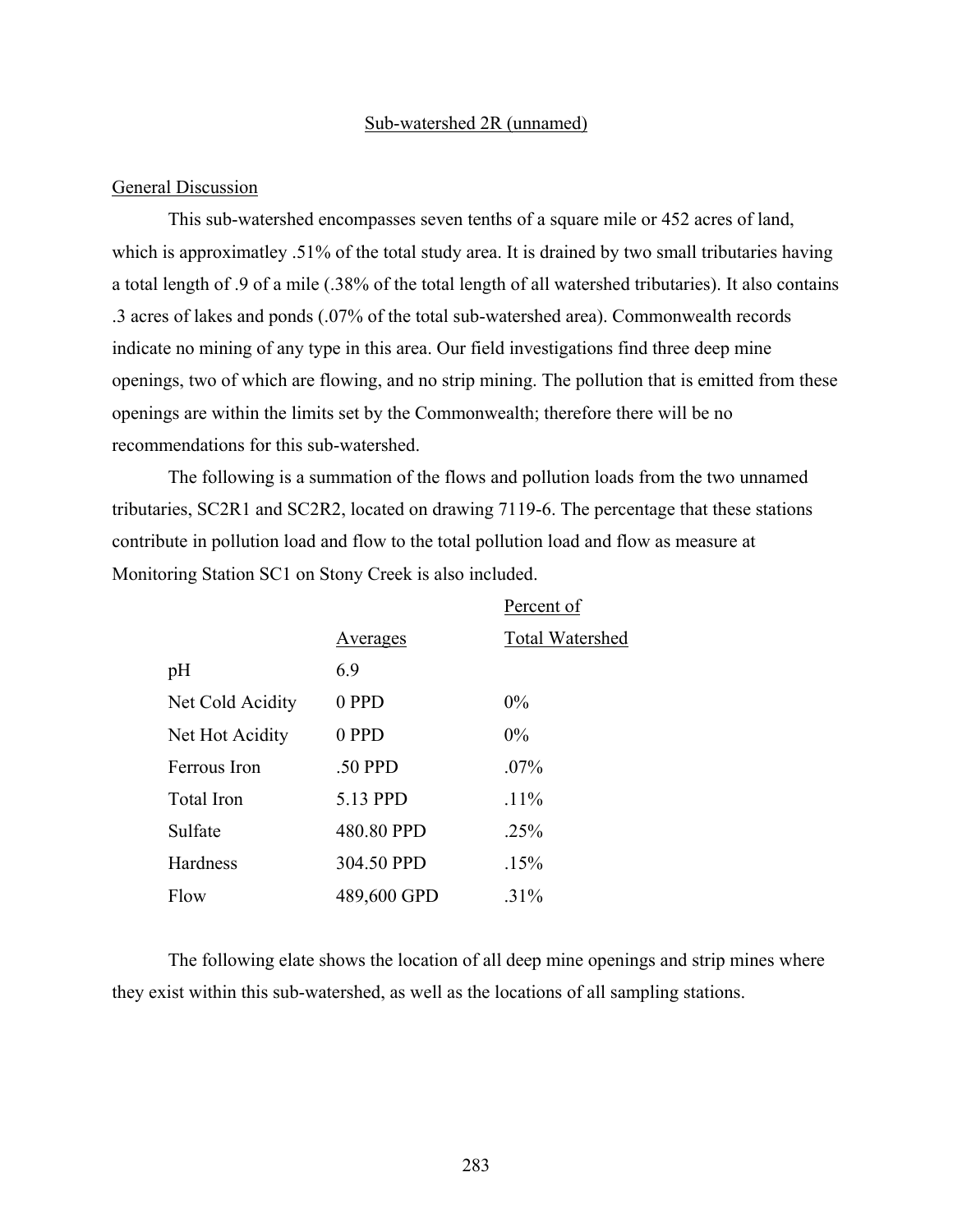



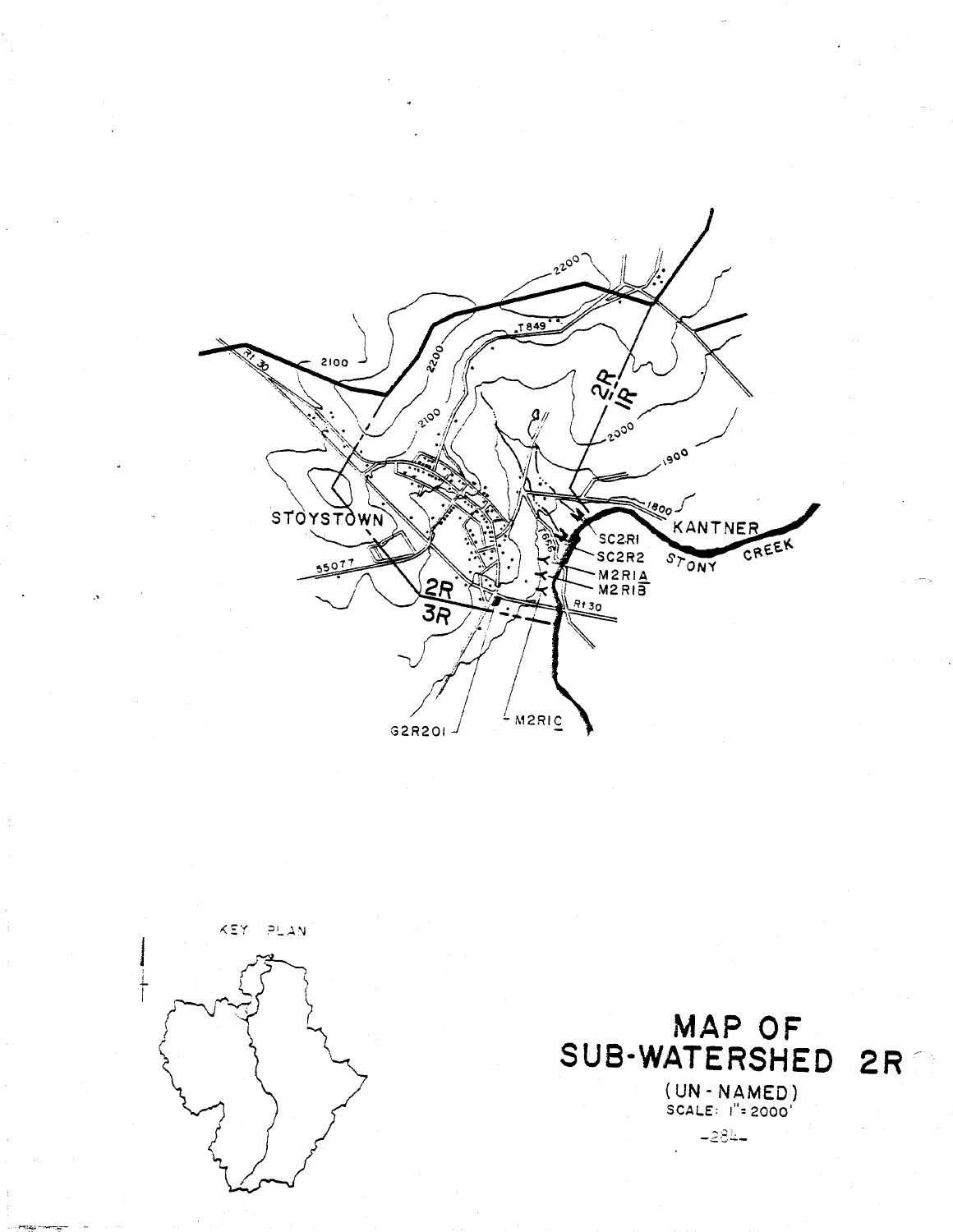#### Deep Mines

The Commonwealth records indicate no deep mining in this sub-watershed. Our field investigations, however, locate three mine openings, all of which are flowing.

Table 82 lists this mine complex with the following information: name of operator if known, available mine maps, acres and seam mined, mine openings with flows, estimated elevation of openings, and the head in feet, which is the difference in coal elevations on an updip mine.

Table 83 gives the averages of the abandoned deep mine flows. Directly under the averages are the percentages of flows and pollution loads that each contributes to the pollution load of this sub-watershed as measured at Sampling Stations SC2R1 and SC2R2. The readings at these two stations are combined to give total pollution values for this subwatershed. The averages, taken at the mine openings, are added together where more than one opening of a mine complex has a flow.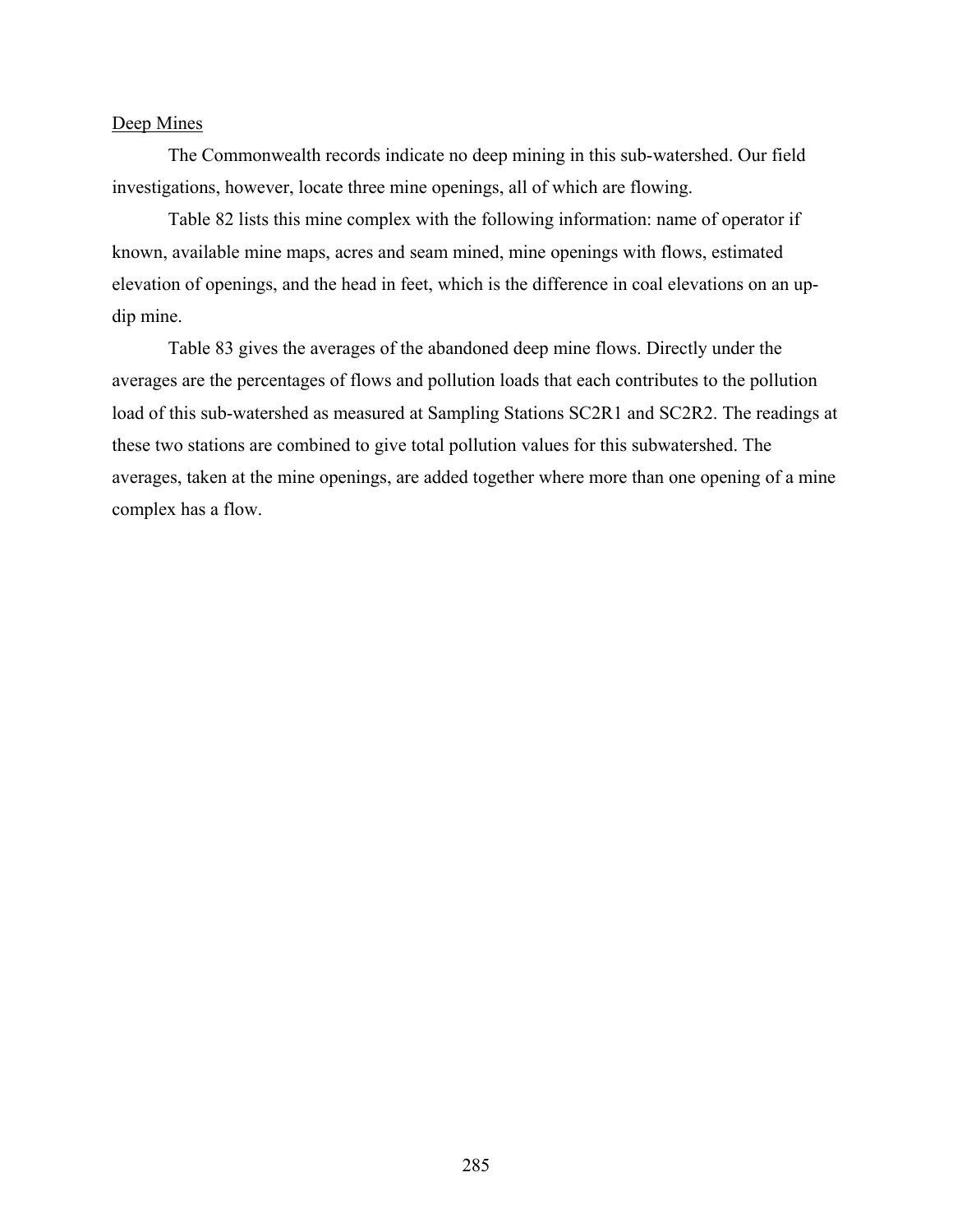# Abandoned Deep Mines<br>Sub-watershed 2R

| Mine<br>Number | Name of Mine<br>or Operator | Mine Map<br>Obtained | Area<br>. Mined<br>(Acres) Mined | Seam    | Mine<br>Opening<br>No. | Est. Elev.<br>оf<br>Opening | Flow | Head<br>(Fect) |
|----------------|-----------------------------|----------------------|----------------------------------|---------|------------------------|-----------------------------|------|----------------|
| M2R1           | Unknown                     | Nο                   | $\frac{1}{2}$                    | $C$ ! * | M2R1A                  | 1800'                       | Yes  | Down Dip       |
|                |                             |                      | $\overline{\phantom{a}}$         | $C^*$   | M2R1B                  | 1800'                       | Yes  | Down Dip       |
|                |                             |                      | $\overline{\phantom{0}}$         | $C^*$   | M2R1C                  | 1800'                       | Yes  | Down Dip       |
|                |                             |                      |                                  |         |                        |                             |      |                |

 $\mathcal{L}_{\mathcal{A}}$ 

 $4.0\times10^{11}$ 

 $\tilde{\phantom{a}}$ 

\*Indicates assumed.

 $-385 -$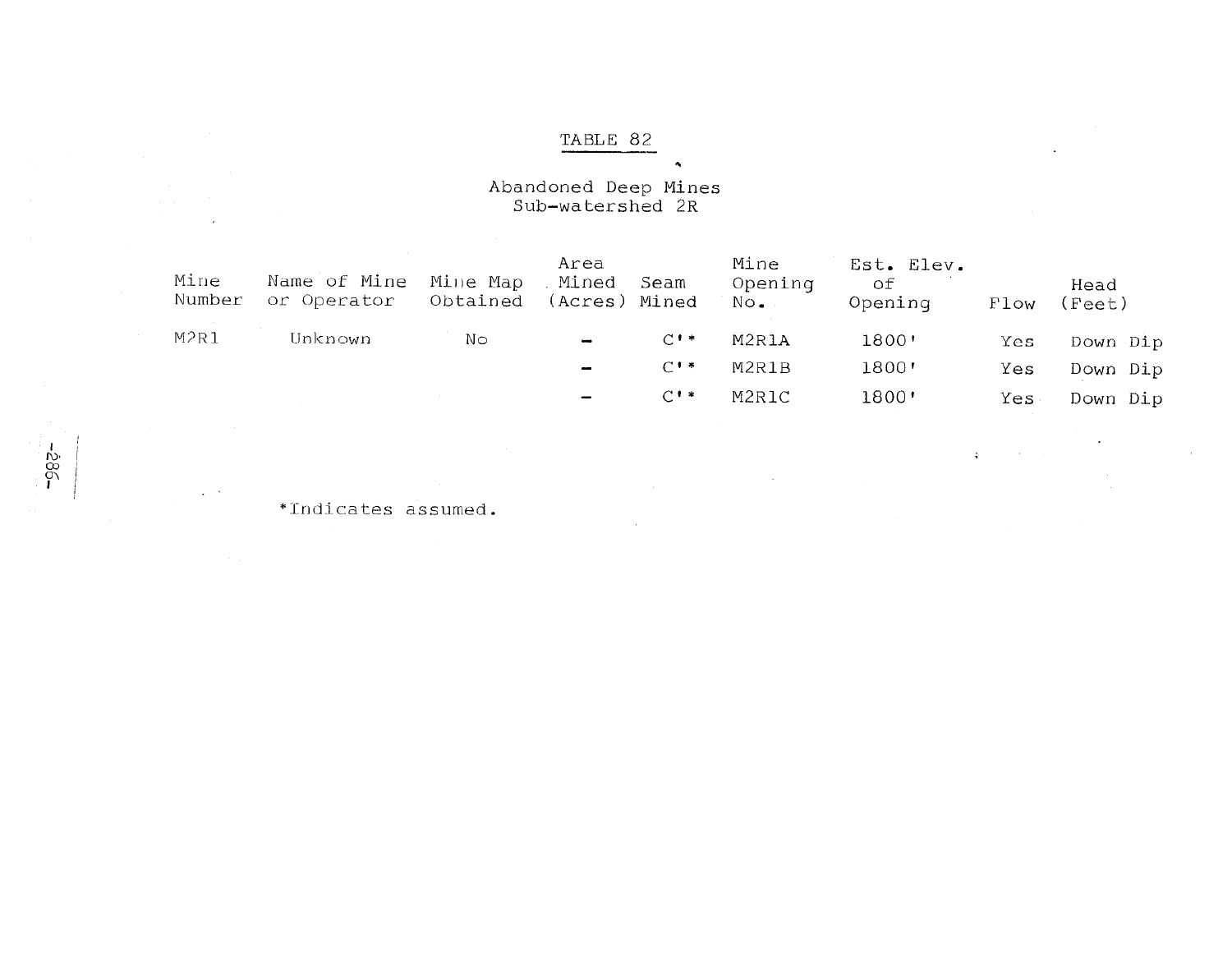| TABLE 83 |  |  |
|----------|--|--|
|          |  |  |

#### Abandoned Deep Mine Average Water Quality Data Sub-watershed 2R Sulfate Hardness Total Flow Net Cold Net Hot Ferrous Mine Acid Acid Iron Iron 'gpd  $NO<sub>o</sub>$ ppd ppd ppd ppd ppd pH ppd M2R1  $6.5$  $\mathcal O$  $\ast$  $.07$  $.07$ 37.06 66,240  $\ast$ 14%  $1\centerdot 4\%$ 7.8% 13.5%  $\overline{\phantom{a}}$

\*Not analyzed.

 $-182$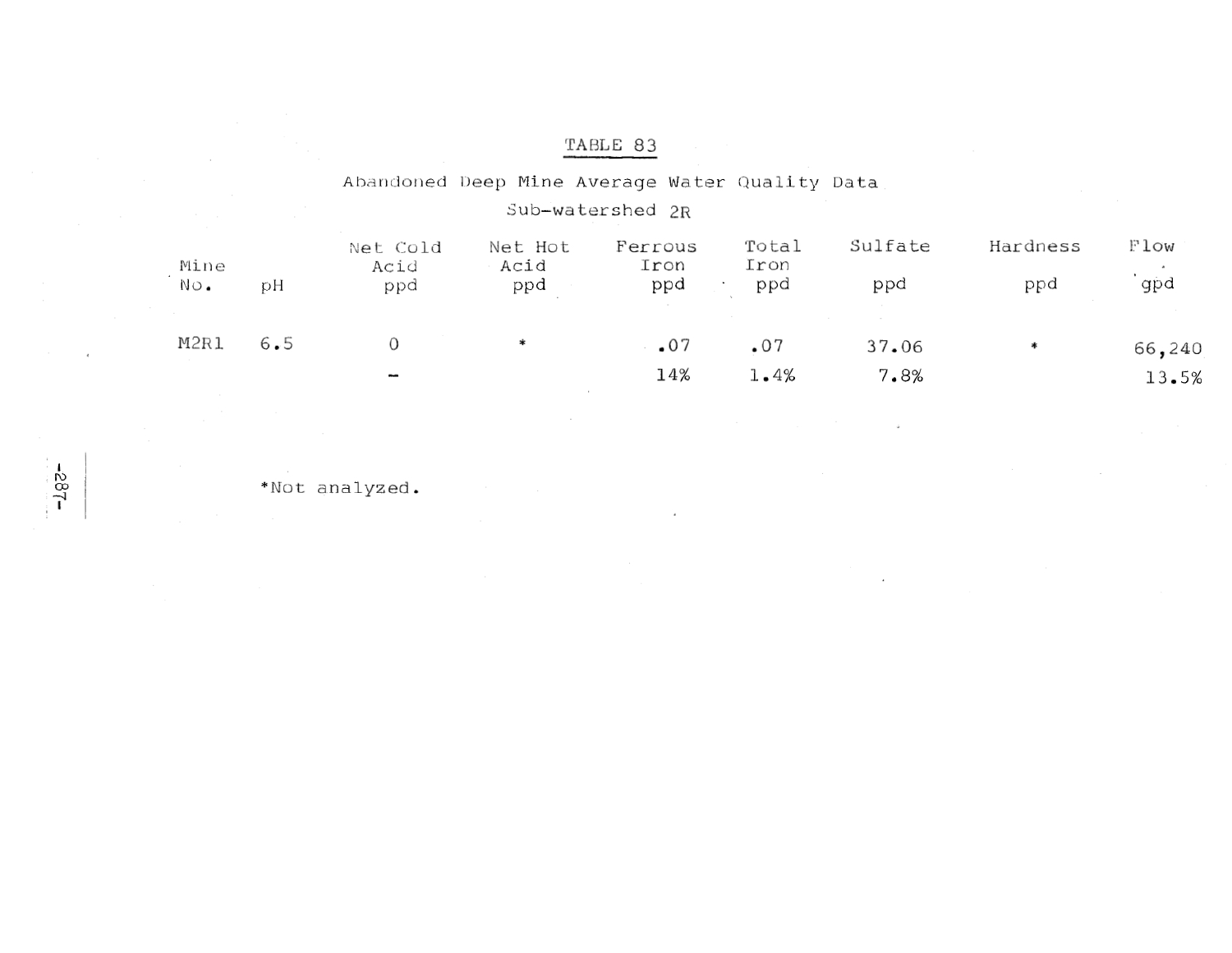SUB-WATERSHED 4L (OVEN RUN)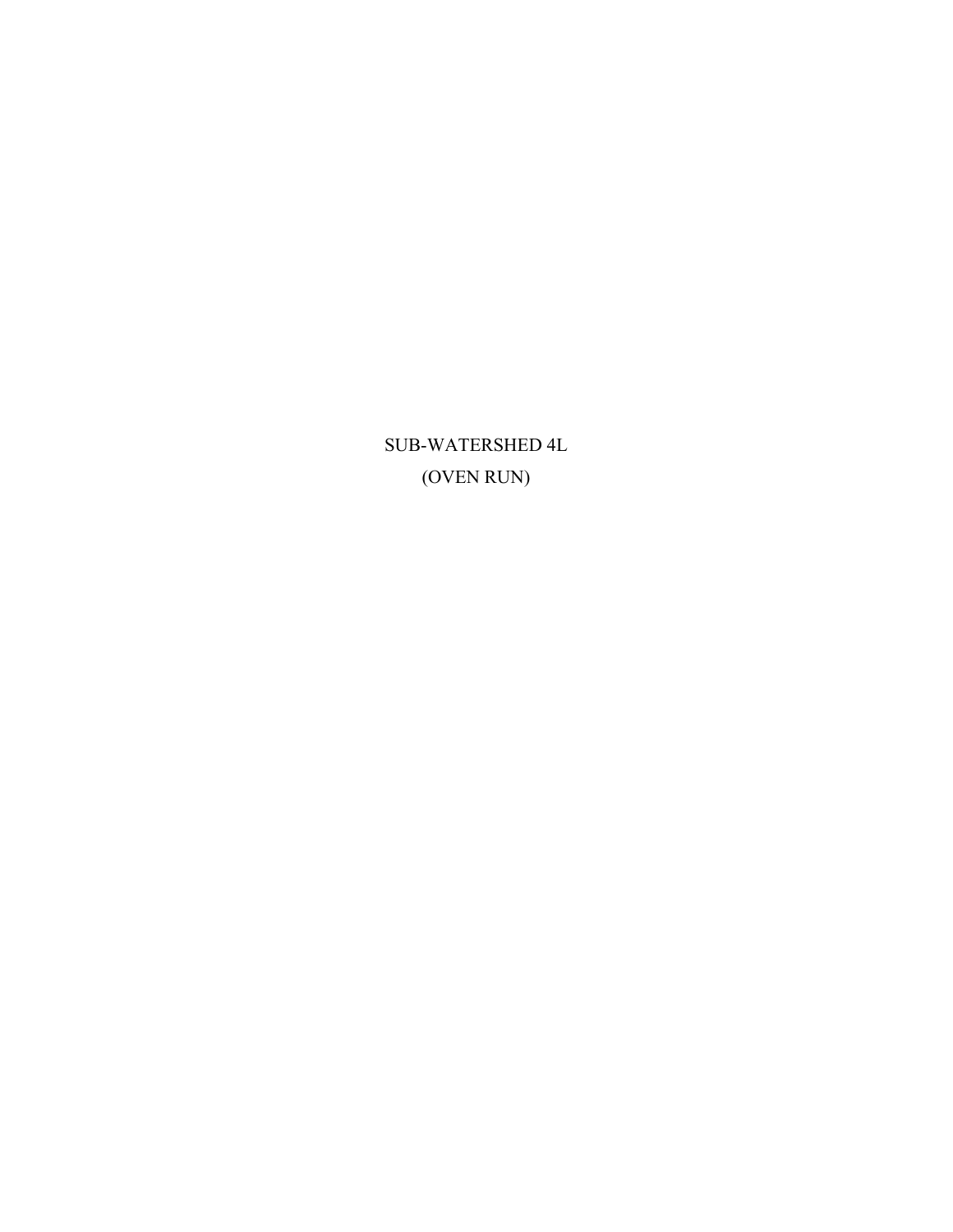#### Sub-watershed 4L (Oven Run)

#### General Discussion

This sub-watershed encompasses 7.5 square miles or 4,797 acres of land which is approximately 5.39% of the total study area. It is drained by 26.3 miles of tributaries (11.2% of the total length of all watershed tributaries) and has 7.1 acres in small lakes and ponds (.15% of the total sub-watershed area). Commonwealth records indicate that there are 20 surface mines and 10 deep mines in this area. Our field investigations locate 17 strip mines, with 8 flowing, and 28 deep mine openings, 10 of which have flows.

The following is a summation of the flows from the two sampling stations located at the mouth of the two major tributaries in this sub-watershed and designated as SC4L1 (unnamed), and SC4L2 (Oven Run) located on drawing 7119-6. The percentage that these stations contribute in pollution load and flow to the total pollution load and flow as measured at Monitoring Station SC1 on Stony Creek is also included.

|                  |               | Percent of             |
|------------------|---------------|------------------------|
|                  | Averages      | <b>Total Watershed</b> |
| pH               | 3.7           |                        |
| Net Cold Acidity | 3,086.94 PPD  | 9.88%                  |
| Net Hot Acidity  | 2,417.12 PPD  | 2.22%                  |
| Ferrous Iron     | 24.04 PPD     | 3.13%                  |
| Total Iron       | 156.13 PPD    | 3.49%                  |
| Sulfate          | 7,199.01 PPD  | 3.74%                  |
| Hardness         | 14,773.30 PPD | 7.17%                  |
| Flow             | 4,464,000 GPD | 2.80%                  |

The following plate shows the locations of all deep mine openings and strip mines where they exist within this subwatershed, as well as the locations of all sampling stations.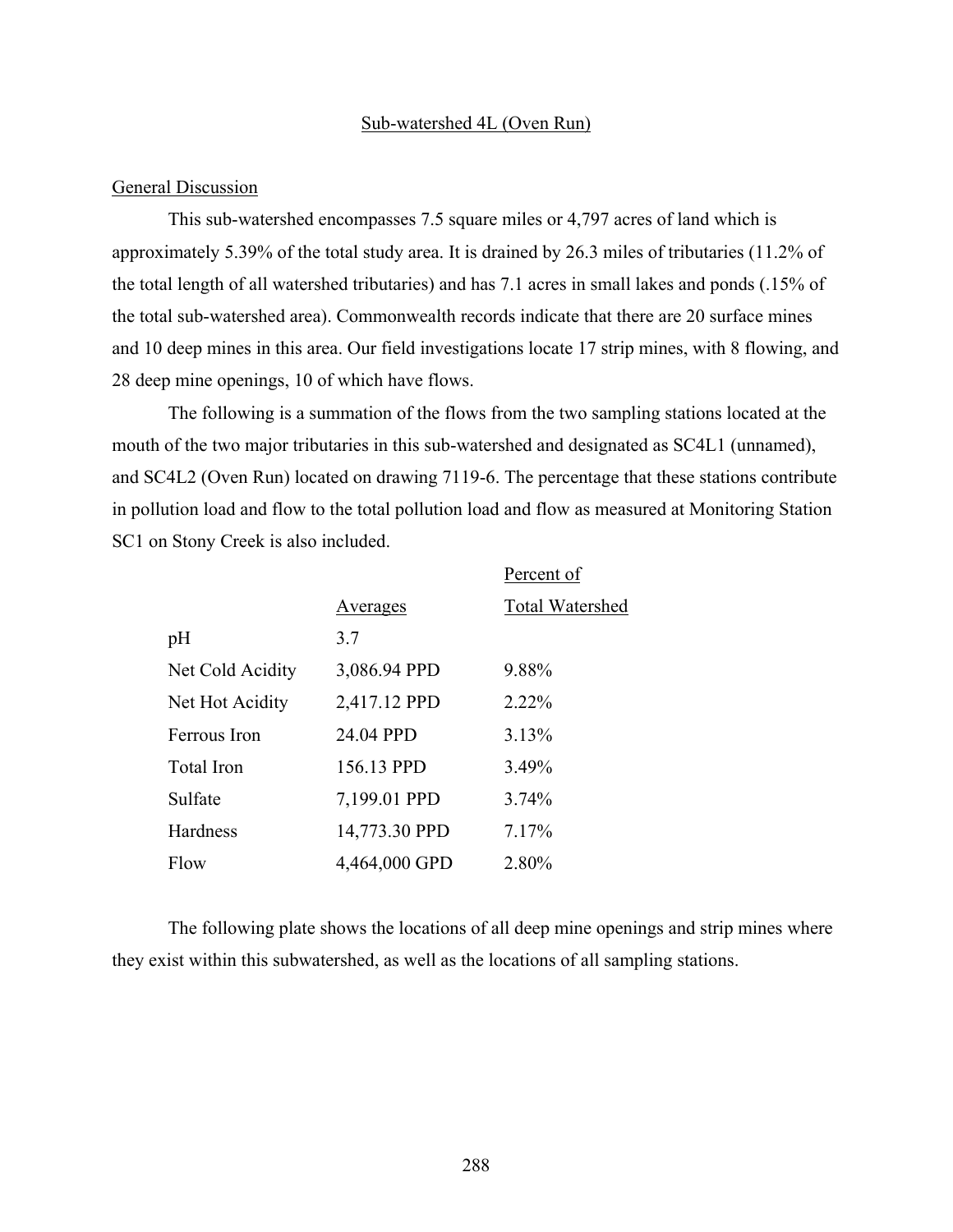#### Deep Mines

The Commonwealth records indicate that there are 10 deep mines in this sub-watershed. Our field investigations locate 28 deep mine openings of which 10 are flowing. Table 84 lists the abandoned deep mines within this sub-watershed with the following information: name of mine or operator if known, available mine maps, acres and seam mined, mine opening designation, openings with flows, estimated elevation of openings, and the head in feet, which is the difference in coal elevations on an up-dip mine.

Table 85 gives the averages of the abandoned deep mine flows. Directly under the averages are the percentages of flows and pollution loads that each contributes to the pollution load of the sub-watershed as measured at Sampling Stations SC4L1 and SC4L2 (Oven Run). The readings at these two stations are combined to give total pollution values from this subwatershed. The averages, taken at mine openings, are added together where more than one opening of a mine complex has a flow.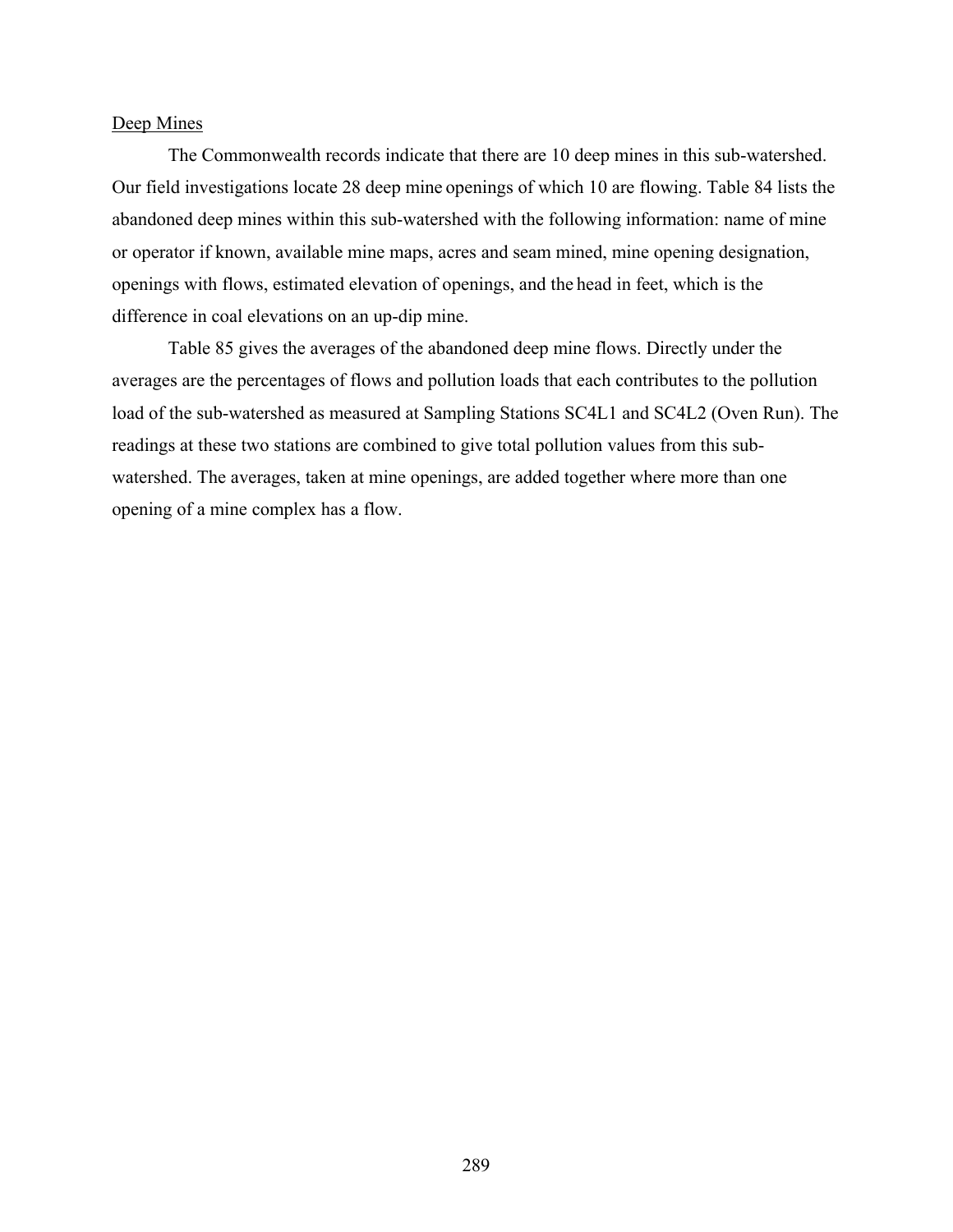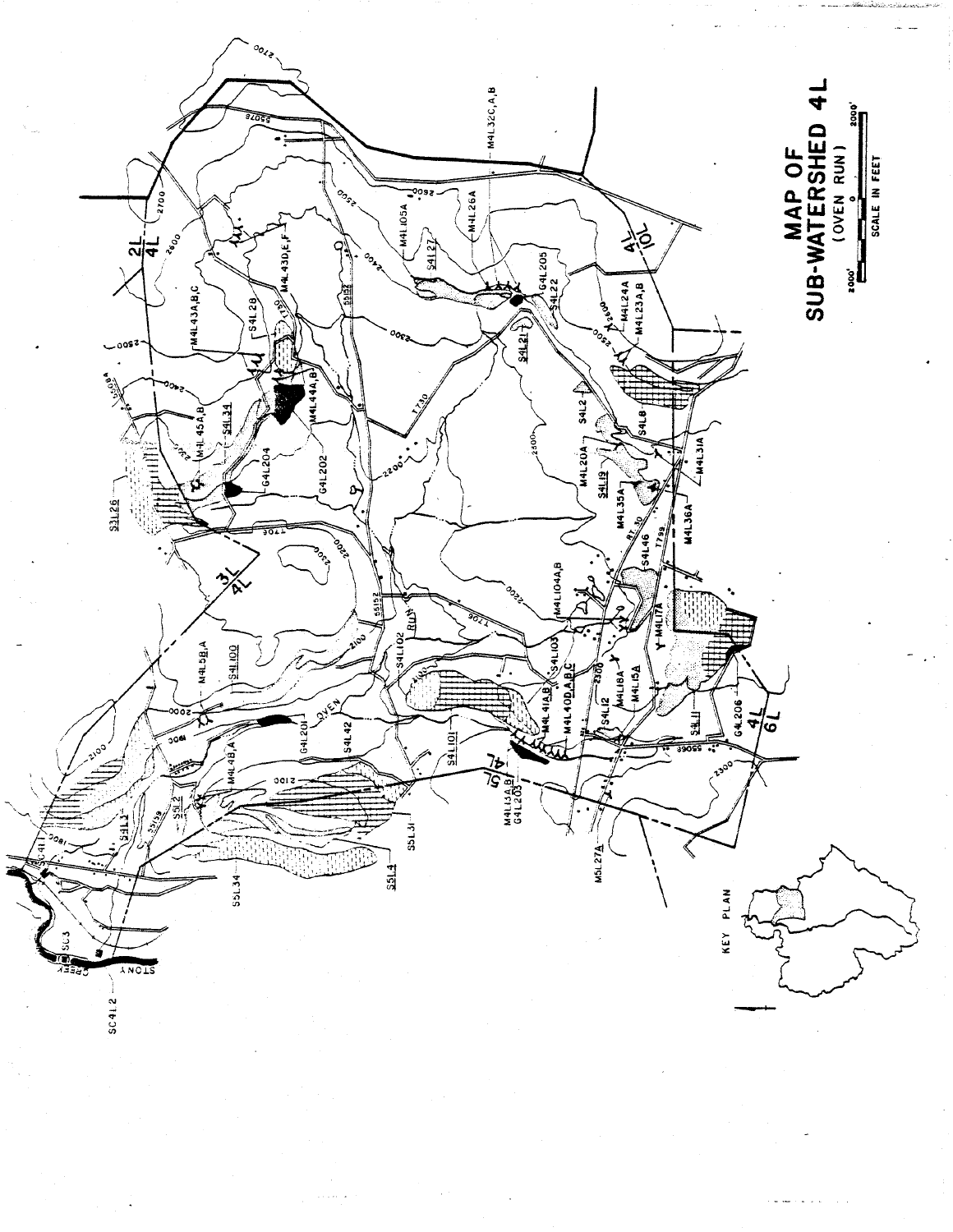## TABLE  $\,$  84  $\,$

Abandoned Deep Mines<br>Sub-watershed 4L

| Mine<br>Number        | Name of Mine<br>or Operator | Mine Map<br>Obtained | Area<br>Mined<br>(Acres) | Seam<br>Mined   | Mine<br>Opening<br>No. | Elev.<br>оf<br>Opening | Flow | Head<br>(Fect) |
|-----------------------|-----------------------------|----------------------|--------------------------|-----------------|------------------------|------------------------|------|----------------|
| $\measuredangle$ M4L4 | Camarco & Miller            | No                   |                          | $C$ $*$         | M4L4A                  | 1960'                  | No   |                |
|                       |                             |                      |                          | $C^*$           | M4L4B                  | 1960'                  | Νo   |                |
| M4L5                  | A.M. & K Corp. Mack #1      | Yes                  | 340                      | $\mathbf B$     | M4L5A                  | 1960'                  | Νo   | $220$ '        |
|                       |                             |                      |                          | $\mathbf B$     | M4L5B                  | 1960'                  | Yes  |                |
| M4L13                 | Brown Bros. Coal Co.        | No                   |                          | $B*$            | M4L13A                 | 2120'                  | Yes  | 100'           |
|                       |                             |                      |                          | $B*$            | M4L13B                 | 2140                   | Yes  |                |
| $+$ M4L15             | Baker Whitely               | No                   |                          | $B*$            | M4L15A                 | 2200                   | Yes  | $50$ '         |
| M4L17                 | Dewey Shaffer               | No                   |                          | $B*$            | M4L17A                 | 2360'                  | Νo   |                |
| M4L18                 | $O_{\bullet}$ J. Shaw       | No                   |                          | $B*$            | M4L18A                 | 2320'                  | Νo   |                |
| M4L20                 | Carl E. Wagner & Sons       | Νo                   |                          | $B*$            | M4L20A                 | 2390'                  | No   |                |
| M4L23                 | Anson Powell                | No                   |                          | E               | M4L23A                 | 2500                   | No   |                |
|                       |                             |                      |                          | E               | M4L23B                 | 2500'                  | No   |                |
| M4L24                 | Carl E. Wagner & Sons       | Nο                   | -                        | E               | M4L24A                 | 2580'                  | Νo   |                |
| M4L26                 | W. J. Honadle               | No                   |                          | $C^{\bullet *}$ | M4L26A                 | 2400'                  | Νo   |                |
| M4L31                 | Unknown                     | Νo                   |                          | $B*$            | M4L31A                 | 2400'                  | Νo   |                |
|                       |                             |                      |                          |                 |                        |                        |      |                |

 $\ddot{\phantom{0}}$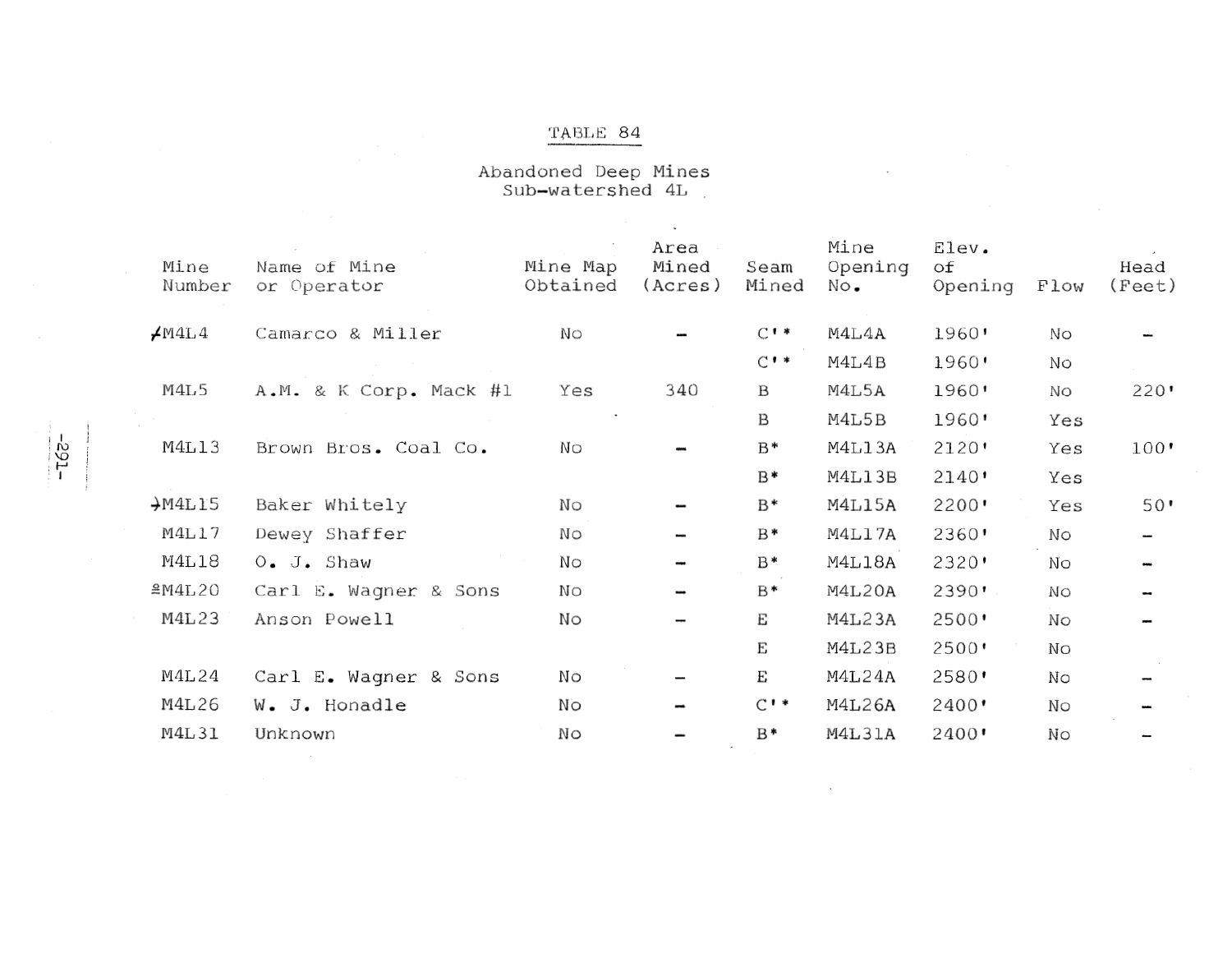#### TABLE 84 (Contd.)

Abandoned Deep Mines<br>Sub-watershed 4L

 $-392 -$ 

 $\star$ 

| Mine<br>Number | Name of Mine<br>or Operator | Mine Map<br>Obtained | Area<br>Mined<br>(Acres) | Seam<br>Mined | Mine<br>Opening<br>No. | Elev.<br>оf<br>Opening | Flow | Head<br>(Fect) |
|----------------|-----------------------------|----------------------|--------------------------|---------------|------------------------|------------------------|------|----------------|
| <b>M4L32</b>   | John Toth Coal Co.          | Yes                  | 257                      | $\mathsf{C}$  | M4L32A                 | 2460'                  | Νo   | 100'           |
|                |                             |                      |                          | $\mathcal{C}$ | <b>M4L32B</b>          | 2460'                  | No   |                |
|                |                             |                      |                          | $\mathcal{C}$ | M4L32C                 | 2460'                  | No   |                |
| M4L35          | Unknown                     | No                   |                          | $B*$          | <b>M4L35A</b>          | 2380'                  | No   |                |
| M4L36          | Unknown                     | No                   | ÷                        | $B*$          | <b>M4L36A</b>          | 2380'                  | No   |                |
| M4L40          | Unknown                     | No                   |                          | $B*$          | M4L40A                 | 2160'                  | Yes  | 100'           |
|                |                             |                      |                          | $B*$          | M4L40B                 | 2160'                  | Yes  |                |
|                |                             |                      |                          | $B*$          | M4L40C                 | 2160'                  | Yes  |                |
|                |                             |                      |                          | $B*$          | M4L40D                 | 2160'                  | Yes  |                |
| M4L41          | Unknown                     | No                   |                          | B*            | M4L41A                 | 2140'                  | Yes  | 100'           |
|                |                             |                      |                          | $B*$          | M4L41B                 | 2140'                  | Yes  |                |
| $M4L43$ **     | Solar Fuel Co.              | Yes                  |                          | $\mathsf{C}$  | M4L43A                 | $2420$ '               | 'No  | Down Dip       |
|                |                             |                      |                          | $\mathcal{C}$ | M4L43B                 | $2420$ '               | No   |                |
|                |                             |                      |                          | $C^{\bullet}$ | M4L43C                 | 2420'                  | No   |                |
|                |                             |                      |                          | $\mathcal{C}$ | M4L43D                 | 2490'                  | No   |                |
|                |                             |                      |                          | $\mathcal{C}$ | M4L43E                 | 2490                   | No   |                |
|                |                             |                      |                          | $\mathsf{C}$  | M4L43F                 | 2490'                  | No   |                |
| M4L44          | Unknown                     | No                   |                          | $B*$          | M4L44A                 | 2350                   | Νo   |                |
|                |                             |                      |                          | $B*$          | M4L44B                 | 2350'                  | No   |                |

 $\cdot$ 

 $\bar{\mathbf{z}}$ 

 $\sim$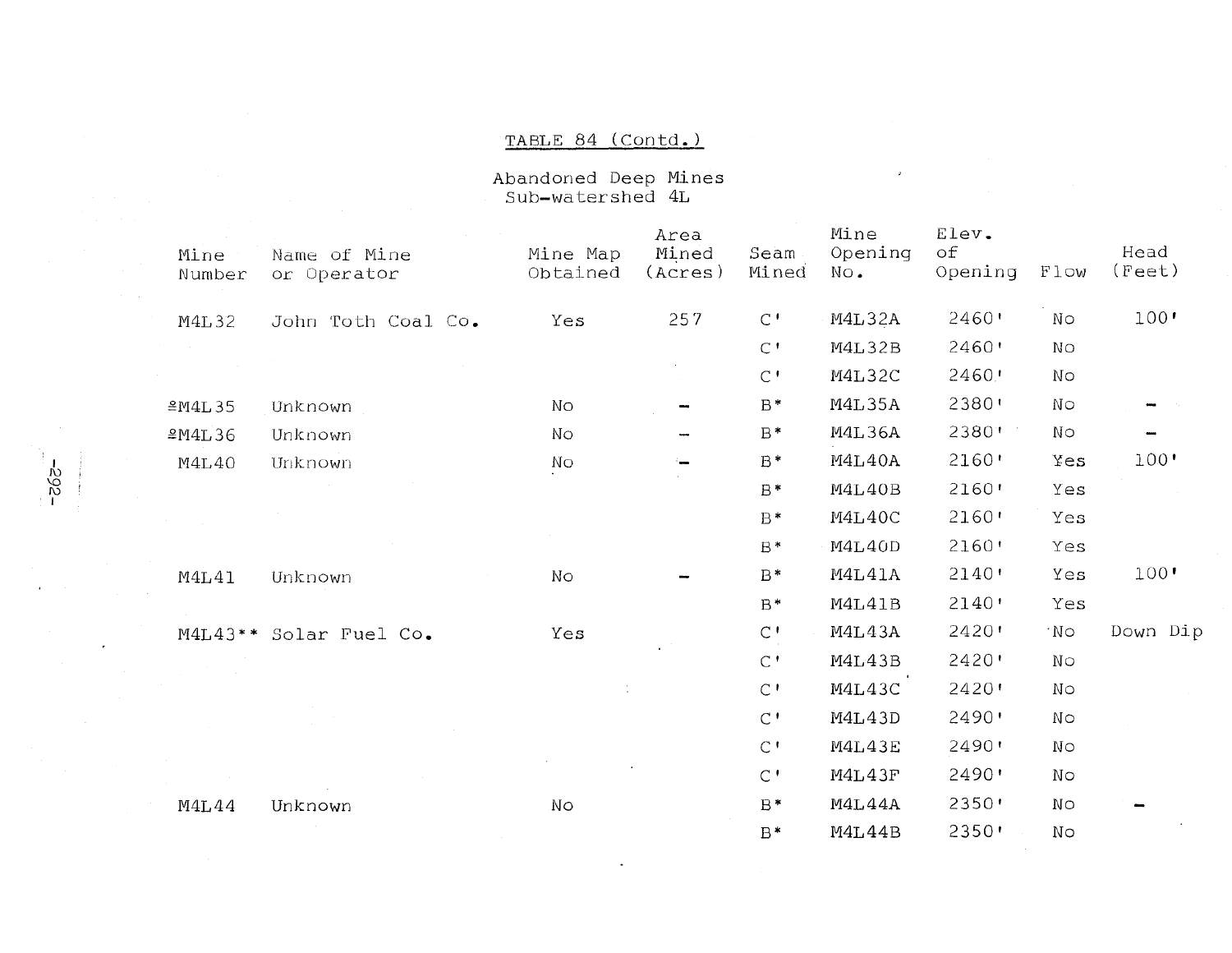#### TABLE 84 (Contd.)

Abandoned Deep Mines Sub-watershed 4L

| Mine<br>Number | Name of Mine<br>or Operator | Mine Map<br>Obtained | Area<br>Mined<br>(Acres) | Seam<br>Mined            | Mine<br>Opening<br>No. | Elev.<br>οf<br>Opening           | Flow | Head<br>(Feet) |
|----------------|-----------------------------|----------------------|--------------------------|--------------------------|------------------------|----------------------------------|------|----------------|
| M4L45          | Unknown                     | Νo                   | to and                   | $C$ $\rightarrow$        | <b>M4L45A</b>          | $2250$ <sup>t</sup>              | No   |                |
|                |                             |                      | $\ddot{\phantom{0}}$     | $C^{\bullet*}$           | M4L45B                 | 2250                             | Nο   |                |
| M4L104         | Unknown                     | No                   | $\overline{\phantom{a}}$ | -                        | M4L104A                | $2300$ '                         | No   | $\frac{1}{2}$  |
|                |                             |                      |                          | $\overline{\phantom{a}}$ | M4L104B                | $2300$ <sup><math>+</math></sup> | Νo   |                |
| (M4L105)       | Unknown                     | Nο                   | -                        | E*                       | <b>M4L105A</b>         | $2440$ '                         | No   | مسد            |
|                |                             |                      |                          |                          |                        |                                  |      |                |

\* Indicates assumed.

\*\*Active operation.

/Possible connection with Strip Mine S5L2. +Possible connection with Strip Mine S4L12. <sup>2</sup>Possible connection with Strip Mine S4L19. (Possible connection with Strip Mine S4L27.

 $-563-$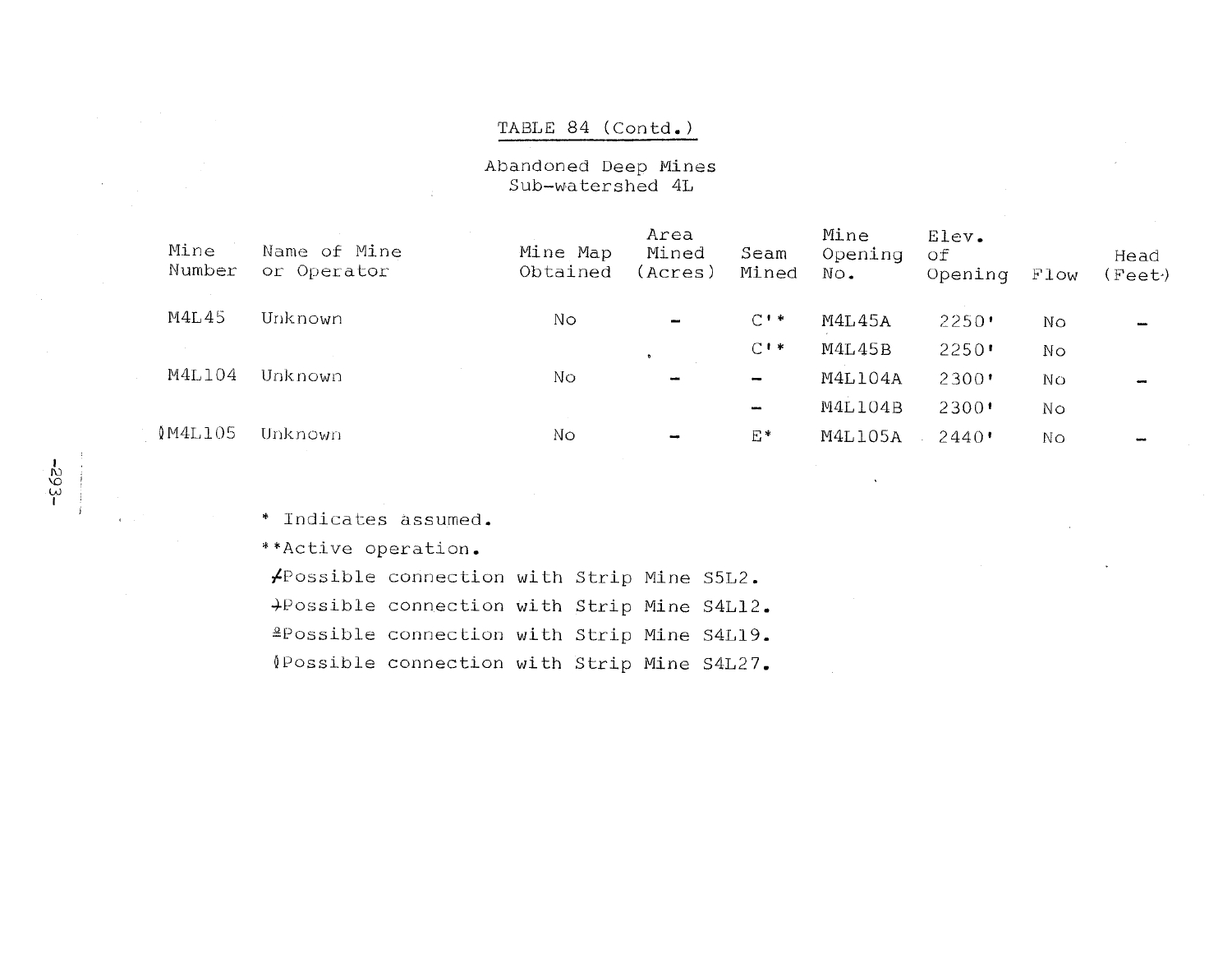Abandoned Deep Mine Average Water Quality Data

Sub-watershed 4L

| Mine<br>No. | рH          | Net Cold<br>Acid<br>ppd | Net Hot<br>Acid<br>ppd | Ferrous<br>Iron<br>ppd | Total<br>Iron<br>ppd | Sulfate<br>ppd | Hardness<br>ppd | Flow<br>gpd |
|-------------|-------------|-------------------------|------------------------|------------------------|----------------------|----------------|-----------------|-------------|
| M4L5        | $3 \cdot 0$ | 1,402.00                | 934.00                 | 16.80                  | 267.31               | 1,542.00       | 558.00          | 280,800     |
|             |             | 45.4%                   | 38.6%                  | 69.9%                  | 171.2%               | 21.4%          | 3.8%            | 6.3%        |
| M4L13       | 2.9         | 301.61                  | 1,591.24               | 9.79                   | 116.40               | 659.71         | 294.23          | 27,480      |
|             |             | 9.8%                    | 65.8%                  | 40.7%                  | 74.6%                | 9.2%           | 2%              | .6%         |
| M4L15       | $3 - 1$     | 574.00                  | 612.00                 | 36.49                  | 82.98                | 1,323.00       | 886.00          | 50,400      |
|             |             | 18.6%                   | 25.3%                  | 151.8%                 | 53.2%                | 18.4%          | 6%              | 1.1%        |
| M4L40       | 3.0         | 177.39                  | 103.92                 | 35.77                  | 66.51                | 299.22         | 134.47          | 24,480      |
|             |             | 5.8%                    | 4.3%                   | 148.8%                 | 42.6%                | 4.2%           | .9%             | .6%         |
| M4L41       | 3.9         | 88.88                   | 212.44                 | 16.66                  | 39.43                | 156.86         | 139.31          | 24,480      |
|             |             | 2.9%                    | 8.8%                   | 69.3%                  | 25.3%                | 2.2%           | .9%             | .6%         |

 $-165 -$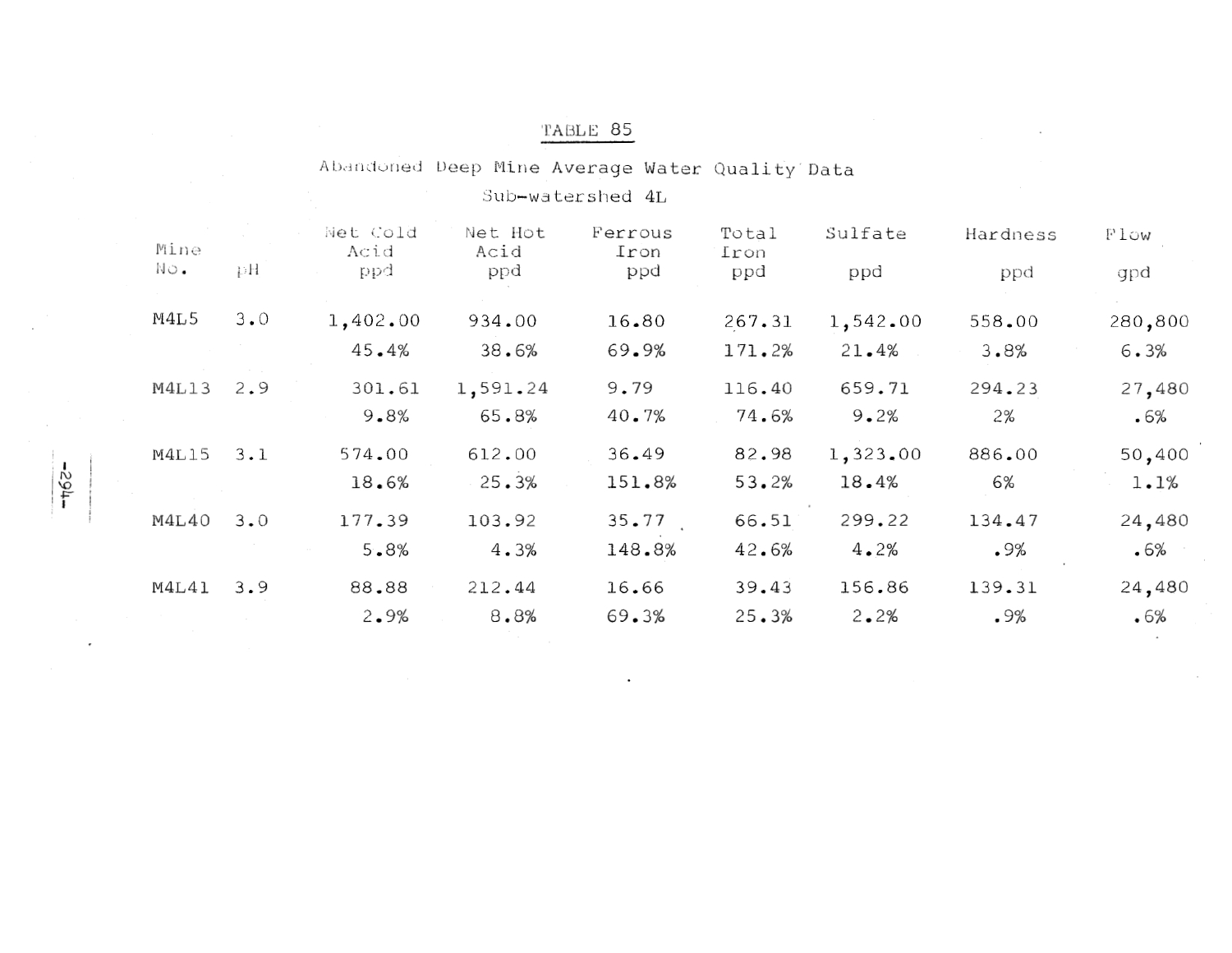#### Strip Mines

The Commonwealth records indicate that there are 20 strip mines in this sub-watershed. Our field investigations locate 17 surface mines of which 8 are flowing. Table 86 lists the abandoned strip mines within the sub-watershed with the following information: the name of the mine or operator if known, the area and seam mined, the designation we give the mine, whether or not there is a flow, and whether it connects with a deep mine.

The total acreage of abandone surface mines in sub-watershed 4L is 431.44 acres (8.99% of this sub-watershed area).

Table 87 gives the averages of the abandoned surface mine flows. Directly under the averages are the percentages of flows and pollution load that each mine contributes to the pollution load of the sub-watershed as measured at Sampling Stations SC4L1 and SC4L2 (Oven Run).

Where a single surface mine has more than one flow, the averages of the flows are added together.

Following Table 87 are the descriptions of the flowing strip mines along with abatement recommendations.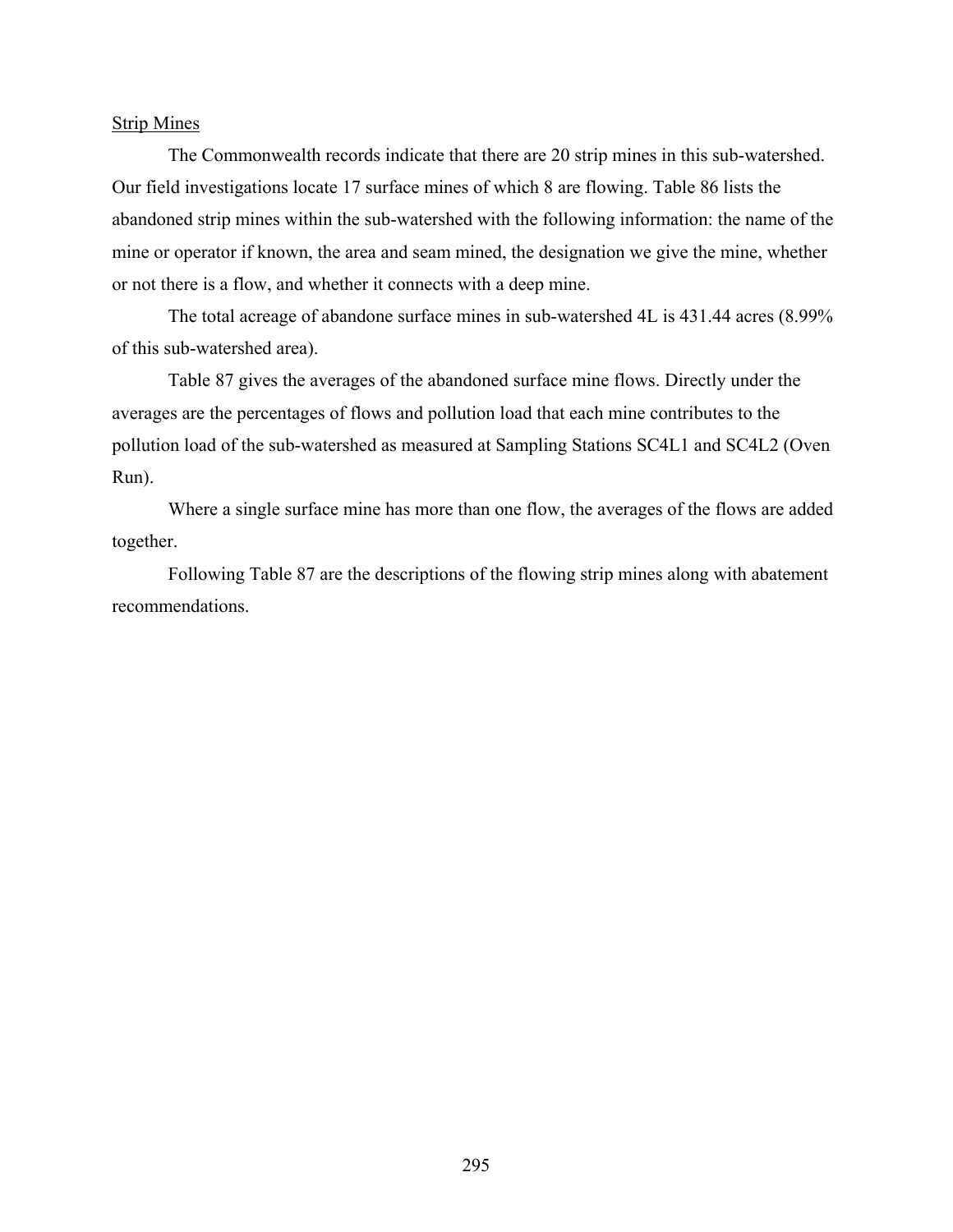#### Abandoned Surface Mines

#### Sub-watershed 4L

| Mine<br>Number                | Name of Mine<br>or Operator     | Area<br>Mined<br>(Acres) | Seam<br>Mined  | Flowing        | Connection<br>w/Deep Mine |
|-------------------------------|---------------------------------|--------------------------|----------------|----------------|---------------------------|
| <b>S4L2</b>                   | Thermal Coal<br>Co.             | 2.75                     | E,D            | N <sub>o</sub> | N <sub>o</sub>            |
| S <sub>4</sub> L <sub>3</sub> | Camarco &<br>Miller             | 76.19                    |                | Yes            | N <sub>o</sub>            |
| S <sub>4</sub> L <sub>8</sub> | Camarco &<br>Miller             | 31.21                    |                | N <sub>o</sub> | N <sub>o</sub>            |
| <b>S4L11</b>                  | Ray E.<br><b>Bruening</b>       | 88.13                    |                | Yes            | N <sub>o</sub>            |
| S4L12                         | E. E. Feller<br>Coal Co.        | 3.67                     | B, A'          | N <sub>o</sub> | M4L15                     |
| S4L19                         | James D.<br>Powell              | 22.95                    | $\bf{B}$       | Yes            | M4L35, M4136              |
| S4L21                         | Constantino<br>Coal Co.         | 3.67                     | C, B           | Yes            | N <sub>0</sub>            |
| <b>S4L22</b>                  | Constantino<br>Coal Co.         | 3.67                     | C, B           | N <sub>o</sub> | N <sub>o</sub>            |
| 54L27                         | Dunlo Coal Co.                  | 20.20                    | B              | Yes            | M4L26, M4L105             |
| <b>S4L28</b>                  | Somerset High<br>Grade Coal Co. | 11.02                    | B              | N <sub>0</sub> | N <sub>0</sub>            |
| <b>S4L34</b>                  | Unknown                         | 41.31                    | $\overline{a}$ | Yes            | M4L44, M4L45              |
| S4L42                         | Unknown                         | 12.85                    |                | N <sub>o</sub> | N <sub>o</sub>            |
| S4L46                         | Unknown                         | 17.44                    |                | N <sub>0</sub> | N <sub>o</sub>            |
| S4L100                        | Unknown                         | 36.72                    |                | Yes            | N <sub>o</sub>            |
| S4L101                        | Unknown                         | 34.88                    | $\overline{a}$ | Yes            | N <sub>0</sub>            |
| S4L102                        | Unknown                         | 12.85                    |                | N <sub>o</sub> | N <sub>o</sub>            |
| S4L103                        | Unknown                         | 11.93                    | $\blacksquare$ | N <sub>o</sub> | N <sub>o</sub>            |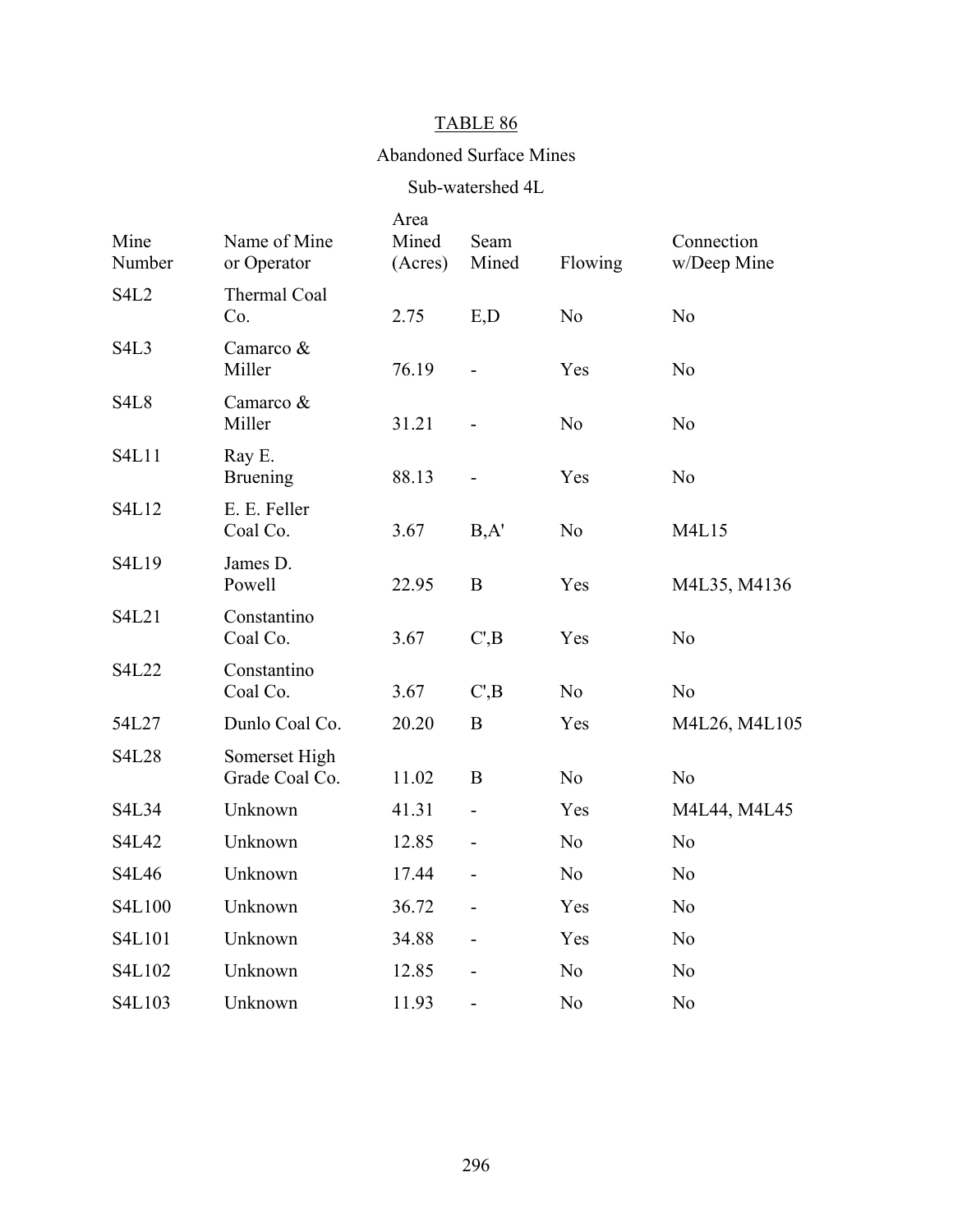### Abandoned Surface Mine Average Water Quality Data Sub-watershed 4L

| Mine<br>No. | рH          | Net Cold<br>Acid<br>ppd | Net Hot<br>Acid<br>ppd | Ferrous Iron<br>ppd | Total Iron<br>ppd | Sulfate<br>ppd | Hardness<br>ppd | Flow<br>gpd |
|-------------|-------------|-------------------------|------------------------|---------------------|-------------------|----------------|-----------------|-------------|
| S4L3        | 4.8         | 45.20                   | $\ast$                 | 10.05               | 22.34             | 778,09         | ∗               | 391,680     |
|             |             | 1.5%                    |                        | 41.8%               | 14.3%             | 10.8%          |                 | 8.8%        |
| S4L11       | $3 \cdot 4$ | 1,874.90                |                        | 6.83                | 13.41             | 3,959.06       | ∗               | 139,680     |
|             |             | 60.7%                   |                        | 28.4%               | 8.6%              | 55%            |                 | 3.1%        |
| S4L19       | $3 - 3$     | 14.29                   | *                      | .05                 | .09               | 17.50          | ∗               | 41,760      |
|             |             | .5%                     |                        | .2%                 | .1%               | $\cdot$ 2%     |                 | .9%         |
| S4L21       | $3 \cdot 2$ | 8.72                    |                        | .77                 | 1.70              | 51.45          | ∗               | 21,600      |
|             |             | .3%                     |                        | 3.2%                | 1.1%              | .7%            |                 | .5%         |
| S4L27       | 3.6         | 88.49                   |                        | 3.77                | 6.25              | 245.27         | ∗               | 250,560     |
|             |             | 2.9%                    |                        | 15.7%               | 4%                | 3.4%           |                 | 5.6%        |
| S4L34       | 4.1         | 1.51                    |                        | .02                 | .02               | 4.28           | ∗               | 11,520      |
|             |             | .1%                     |                        | .1%                 |                   | .1%            |                 | .3%         |
| S4L100      | $2 \cdot 7$ | 537.11                  |                        | 8.49                | 65.94             | 615.91         | ∗               | 138,240     |
|             |             | 17.4%                   |                        | 35.3%               | 42.2%             | 8.6%           |                 | 3.1%        |
| S4L101      | $3 \cdot 2$ | 435.18                  |                        | 23.25               | 62.16             | 1,159.30       | ₩               | 135,360     |
|             |             | 14.1%                   |                        | 96.7%               | 39.8%             | 16.1%          |                 | 3%          |
|             |             |                         |                        |                     |                   |                |                 |             |

\*Not analyzed.

 $-168$ -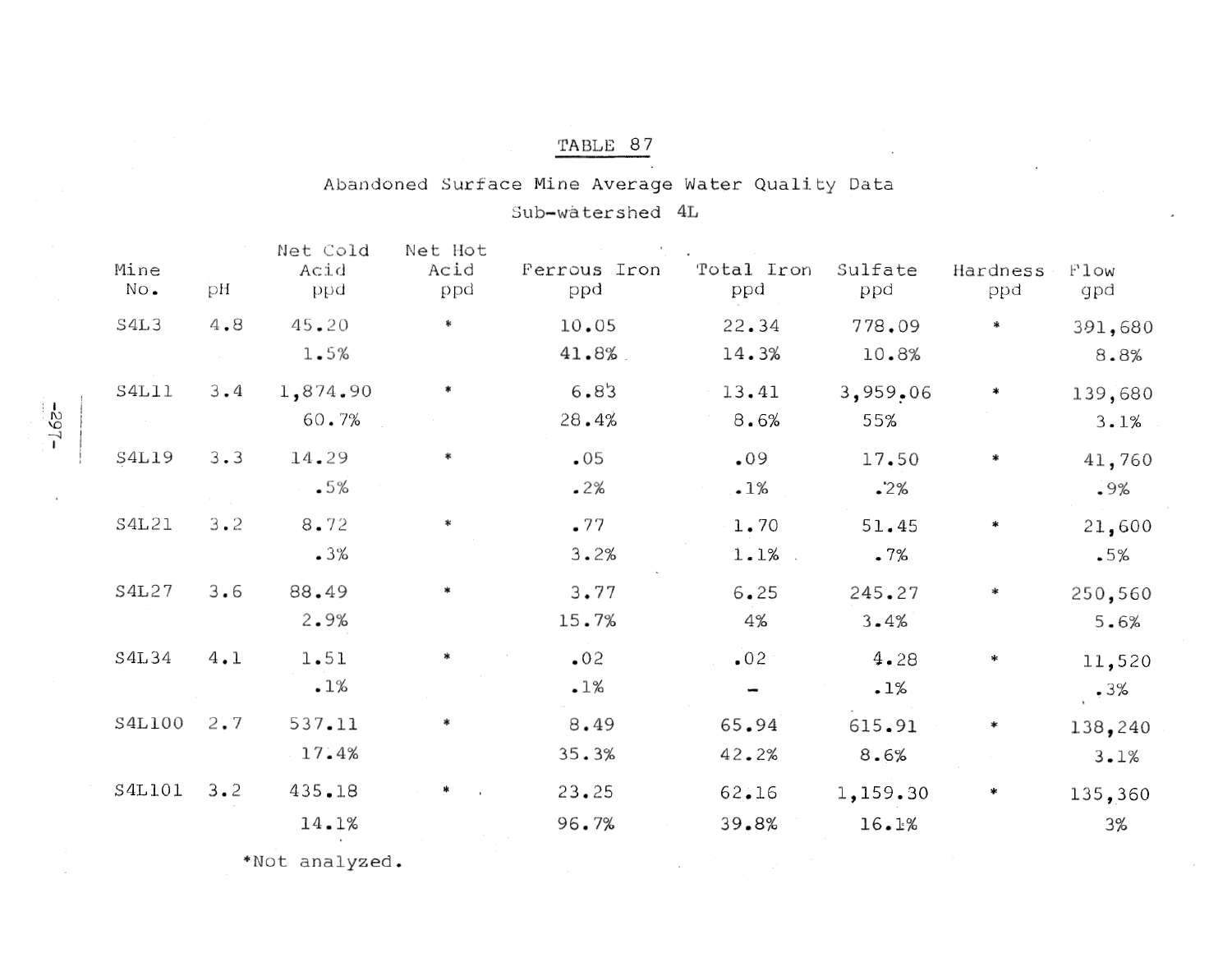Strip Mine: S4L3 Area: 76.19 acres Location. South of Pokeytown Run and East of Pa Rt. 403 Status: 30% reclaimed, part active Owned by: Camarco & Miller Seam mined: Unknown Connection with deep mine: None Flowing: Six leaching areas General Description:

Two 30' highwalls are perpendicular to a partially reclaimed terraced area. The active portion of the mine is being reclaimed as the strippers finish removing the coal. Recommendation:

Four diversion ditches should be built along the highwall areas and planting initiated. Cost based on portion not being mined and reclaimed:

| Ditches    | \$3,000 | \$3,000  |
|------------|---------|----------|
| Vegetation |         | 9,000    |
|            | Total   | \$12,000 |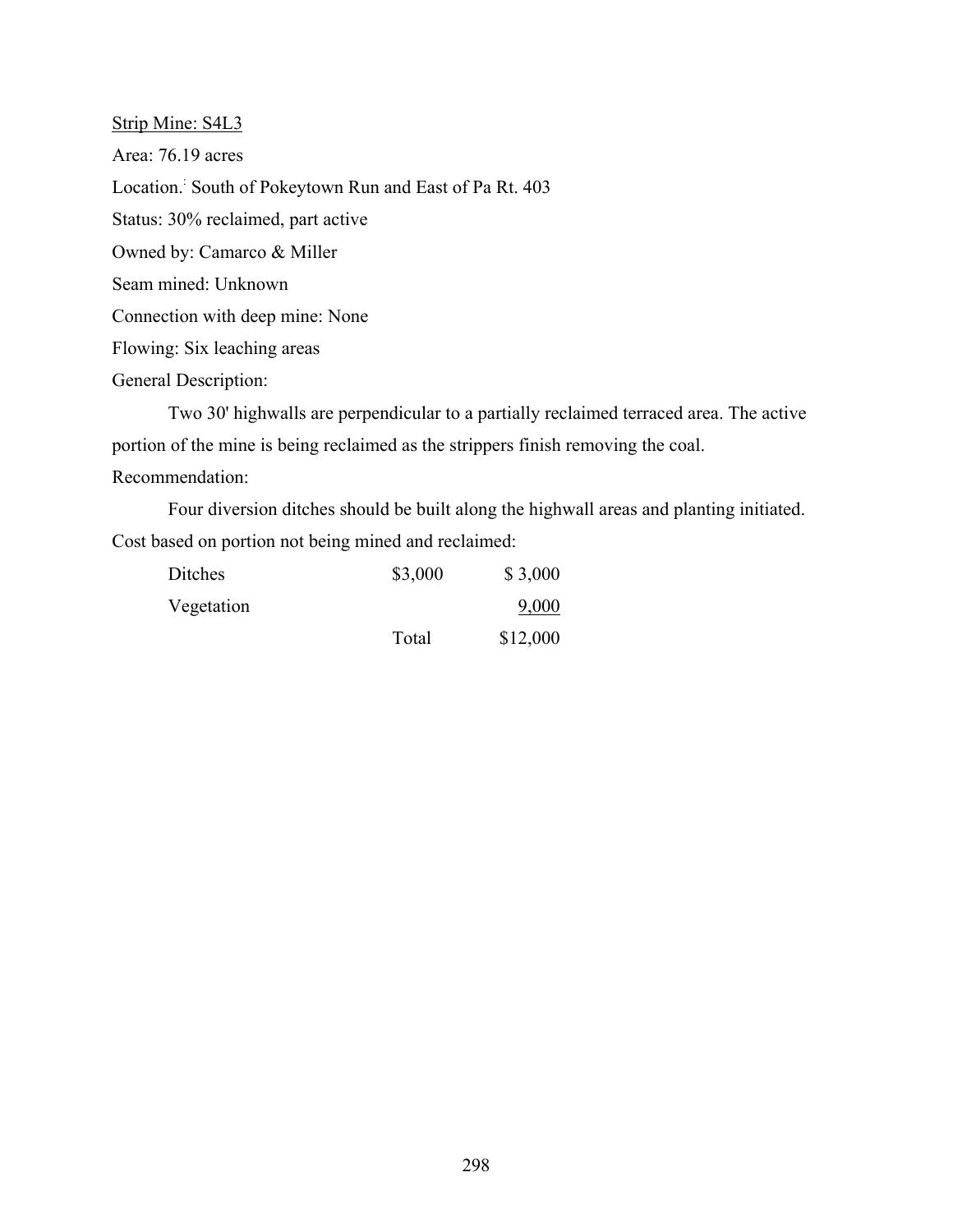Strip Mine: S4L11 Area: 88.13 acres Location: South of TR. T799, northwest of TR. T 708 Status: Partly abandoned, reclaimed and active operation Owned by: Ray E. Bruening Seam mined: Unknown Connection with deep mine: None Flowing: Five leaching areas General Description:

There is neither natural vegetation nor much planted vegetation on this strip. Some recontouring has been done on the north side of the site, however there are quite a few depressions collecting water and allowing leaching. The highwall is 35' to 40' high. Recommendation:

Drainage ditches are required to remove water from the site. The numerous depressions must be backfilled as well as regraded.

| Ditch              | 10,000'         | \$10,000 |
|--------------------|-----------------|----------|
| Grading            | 30% or 27 acres | 17,000   |
| <b>Backfilling</b> |                 | 3,000    |
| Revegetation       | 40 acres        | 20,000   |
|                    | Total           | \$50,000 |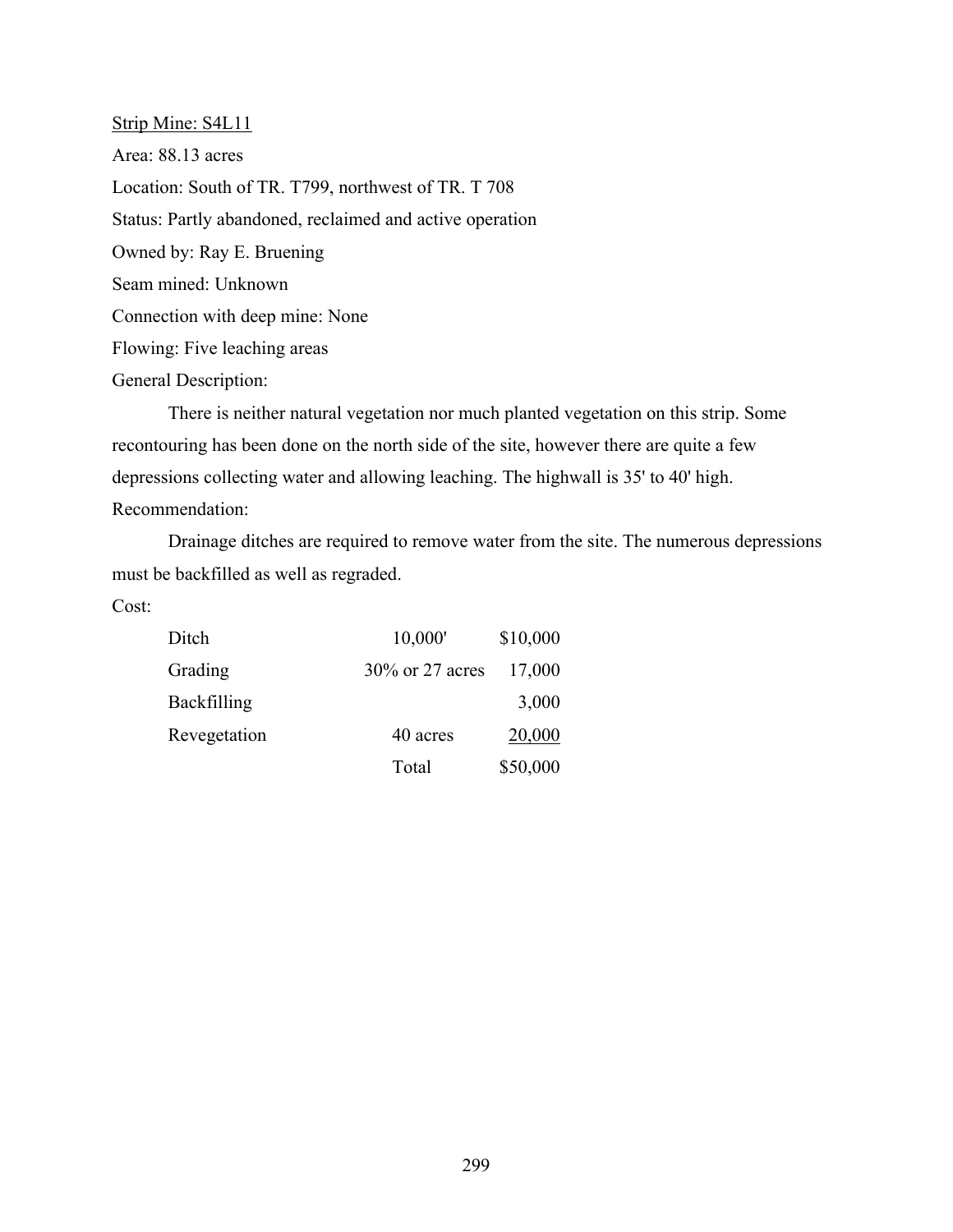Strip Mine: S4L19 Area: 22.95 acres Location: Bounded on the south by U. S. Rt. 30 and the east by TR. T 730. Status: Abandoned Owned by: James D. Powell Seam mined: B Connection with deep mines: M4L35 and M4L36 Flowing: One leaching area General Description:

This long and narrow strip is completely surrounded by trees with a few shrubs on it. The five highwalls are 10' to 20' high. Many surface depressions exist where water collects, especially since no longitudinal slope is present for runoff except at the north end of the strip. Two deep mine complexes exist on the strip.

Recommendation:

Terracing of spoil against the highwalls is required for all but the north end highwall. At the north end highwall ditches should be constructed instead of terracing. Deep mine and strip mine reclamation should be done in conjunction with each other.

| Ditches                                | 5000' | \$5,000  |
|----------------------------------------|-------|----------|
| Backfilling and grading (75%) 17 acres |       | 31,000   |
| Revegetation                           | (75%) | 14,000   |
|                                        | Total | \$50,000 |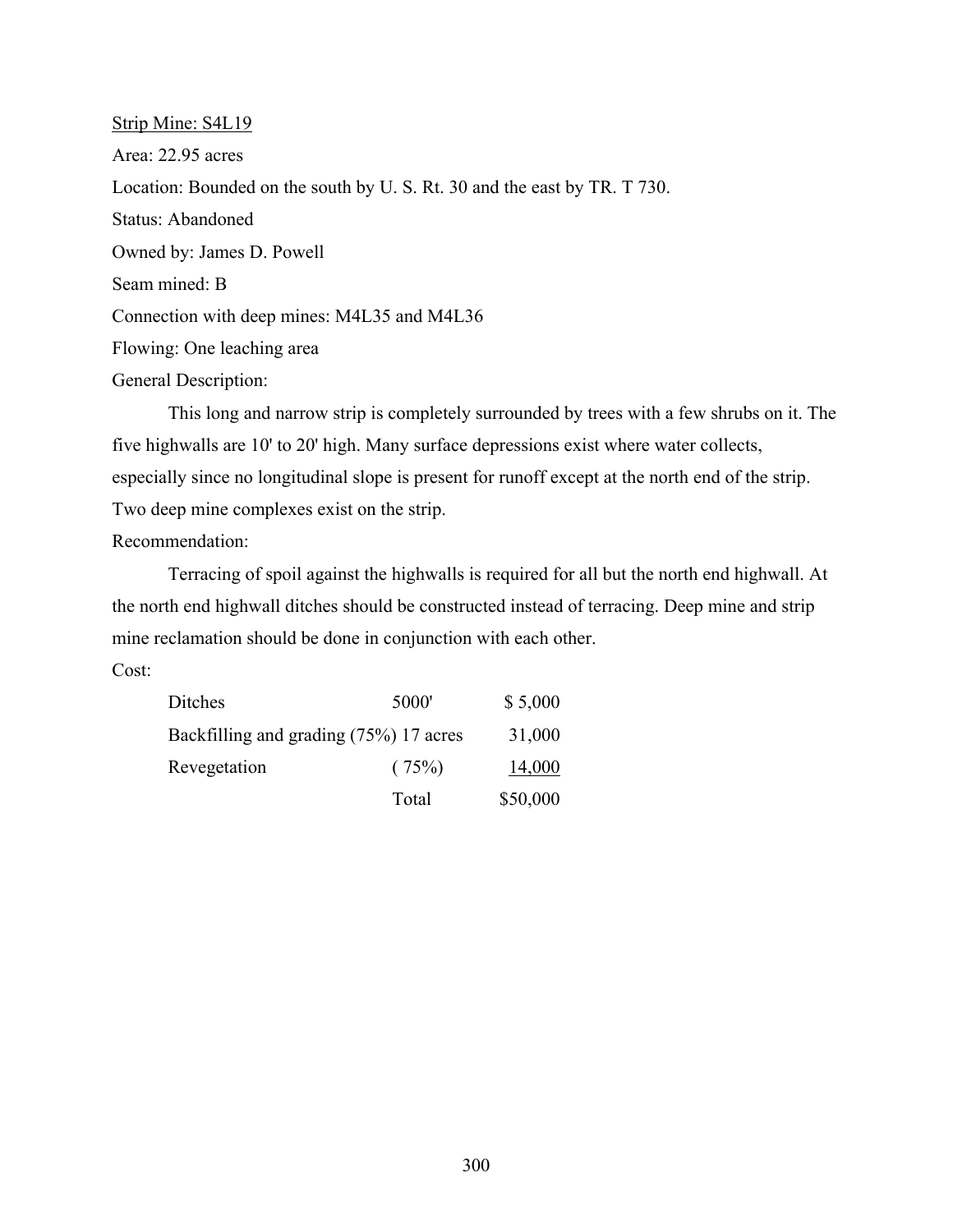Strip Mine: S4L21 Area: 3.67 acres Location: NW of TR. T 730 Status: Abandoned Owned by: Constantino Coal Co. Seams mined: B, C' Connection with deep mine: None Flowing: One leaching area General Description:

Very thick vegetation is in evidence over most of the strip area. Depressions allowing leaching through the spoil piles are the major sources of pollution. Recommendation:

Good drainage is necessary and can be accomplished by a ditch from the depressions to the tributary and from the highwall to the ponds.

| Ditches  |       | \$3,000 |
|----------|-------|---------|
| Grubbing |       | 1,500   |
|          | Total | \$4,500 |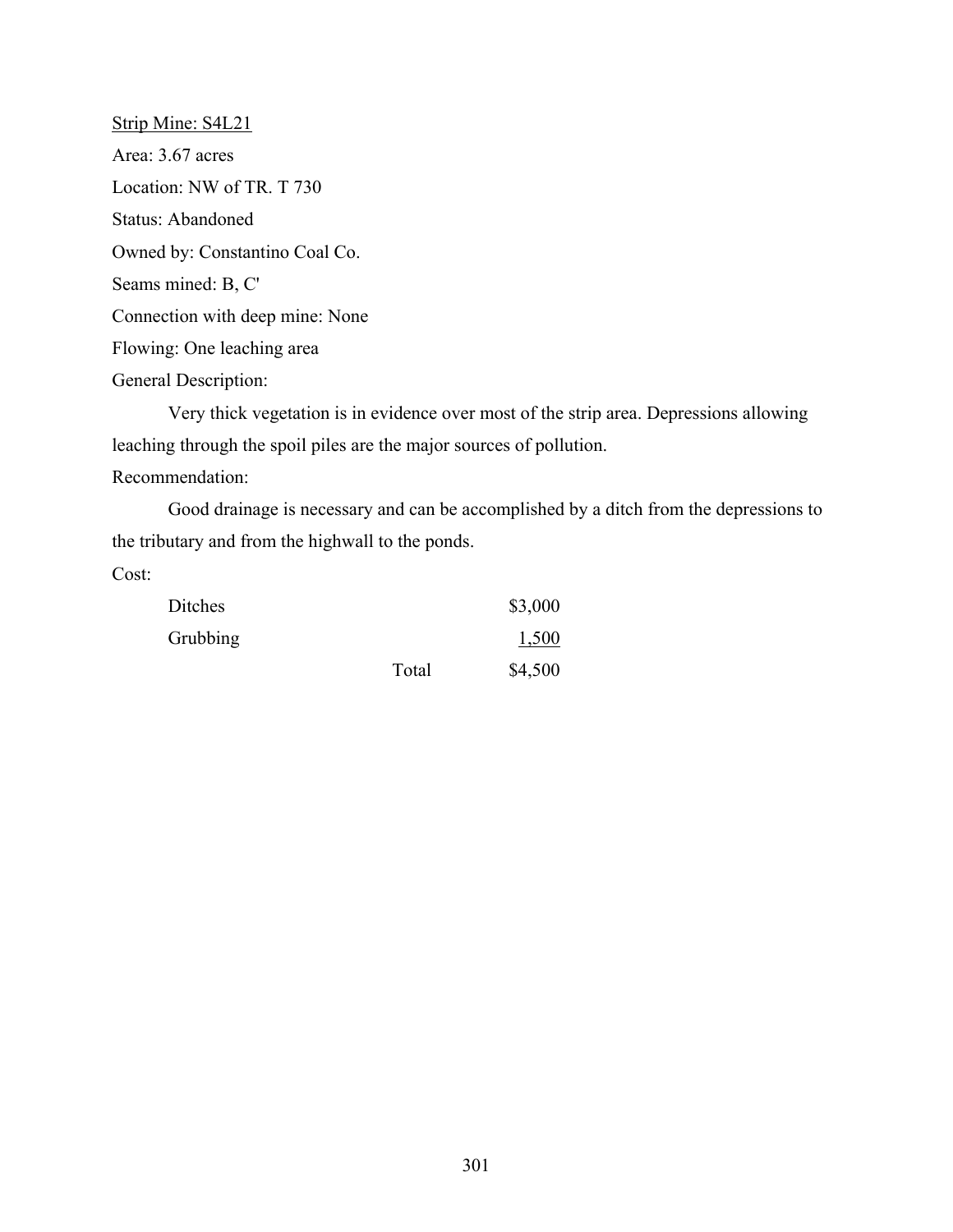Strip Mine: S4L27 Area: 20.20 acres centrally Location: Intersected by TR. T 730 Status: Abandoned Owned by: Dunlo Coal Company Seam mined: B Connection with deep mines: M4L26, M4L105 Flowing: Five leaching areas General Description:

This stripped area is partially vegetated. Along the 25' highwall water drains to low depressions and leaches through the spoil piles. Two deep mine openings are noted in this highwall.

Recommendation:

Several branches of a ditch system should remove the water and prevent leaching. Beginning along the highwall, going between the now existing spoil piles to a settling pond, some regrading will be necessary. The two deep mine openings and the strip mine reclamation should be done in conjunction with each other.

| Ditches      | 6,000'                                   | \$6,000  |
|--------------|------------------------------------------|----------|
|              | Grading $50\%$ or 10 acres @ \$1800/acre | 18,000   |
| Revegetation | 50%                                      | 6,000    |
|              | Total                                    | \$30,000 |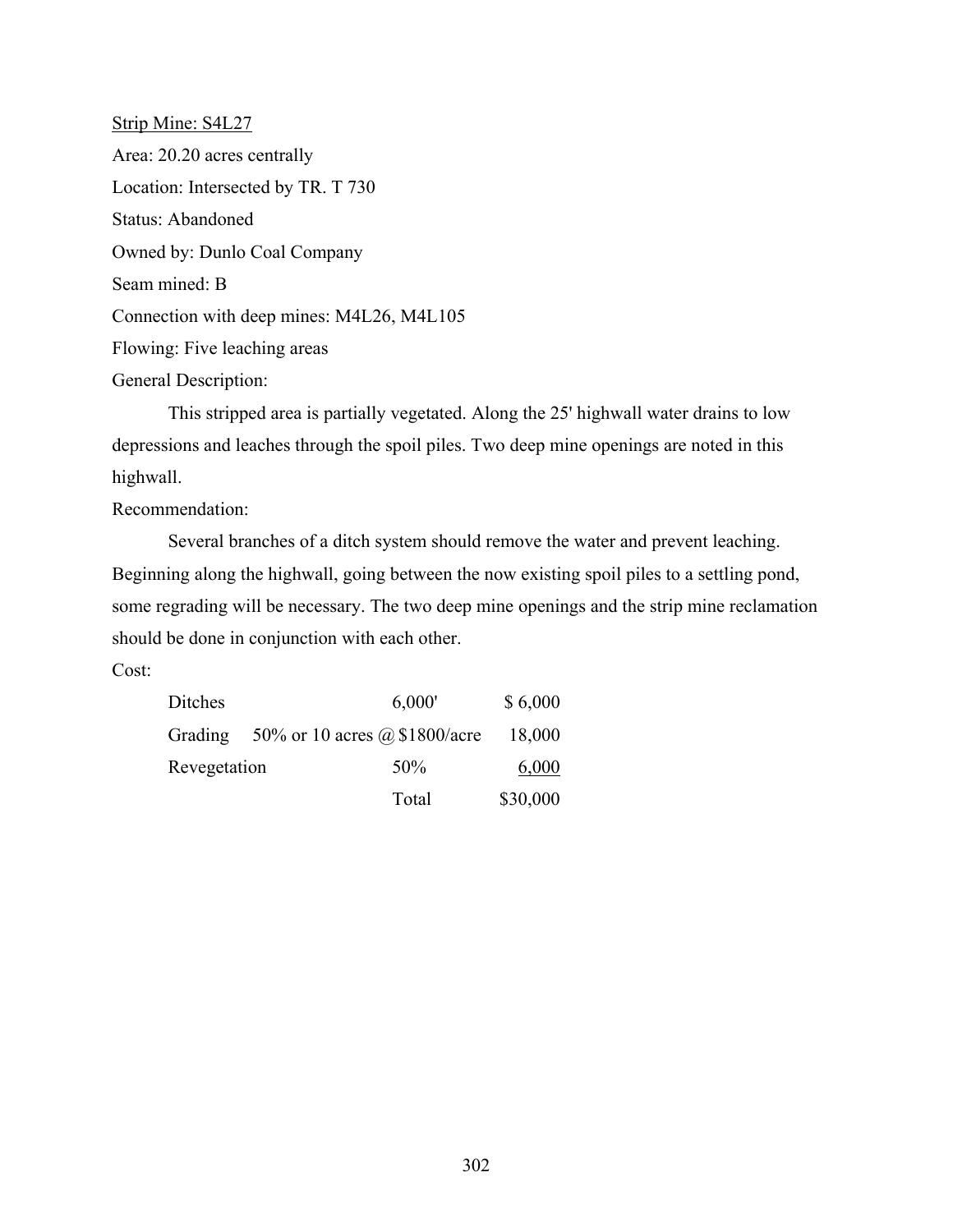Strip Mine: S4L34 Area: 41.31 acres Location: Between routes T 706 and T 730 Owned by: Unknown Seam mined: Unknown Connection with deep mines: M4L44 and M4L45 Flowing: One leaching area General Description:

This long rather narrow strip is bordered on one side by a 25' highwall. The narrow bench has depressions which allow leaching under the steep gob piles. The piles are fairly well vegetated with grass while the bench has a tree and grass cover. A deep mine complex is at either end of the strip mine.

Recommendation:

Two ditches: one at the top and one at the base of the highwall, converging at the center through the gob pile area, is recommended. A section of the gob pile will have to be removed to allow drainage.

| Ditch        | 8,000'            | \$8,000  |
|--------------|-------------------|----------|
| Grading      | 20% @ \$1800/acre | 15,000   |
| Grubbing     |                   | 500      |
| Revegetation | 30%               | 5,000    |
|              | Total             | \$28,500 |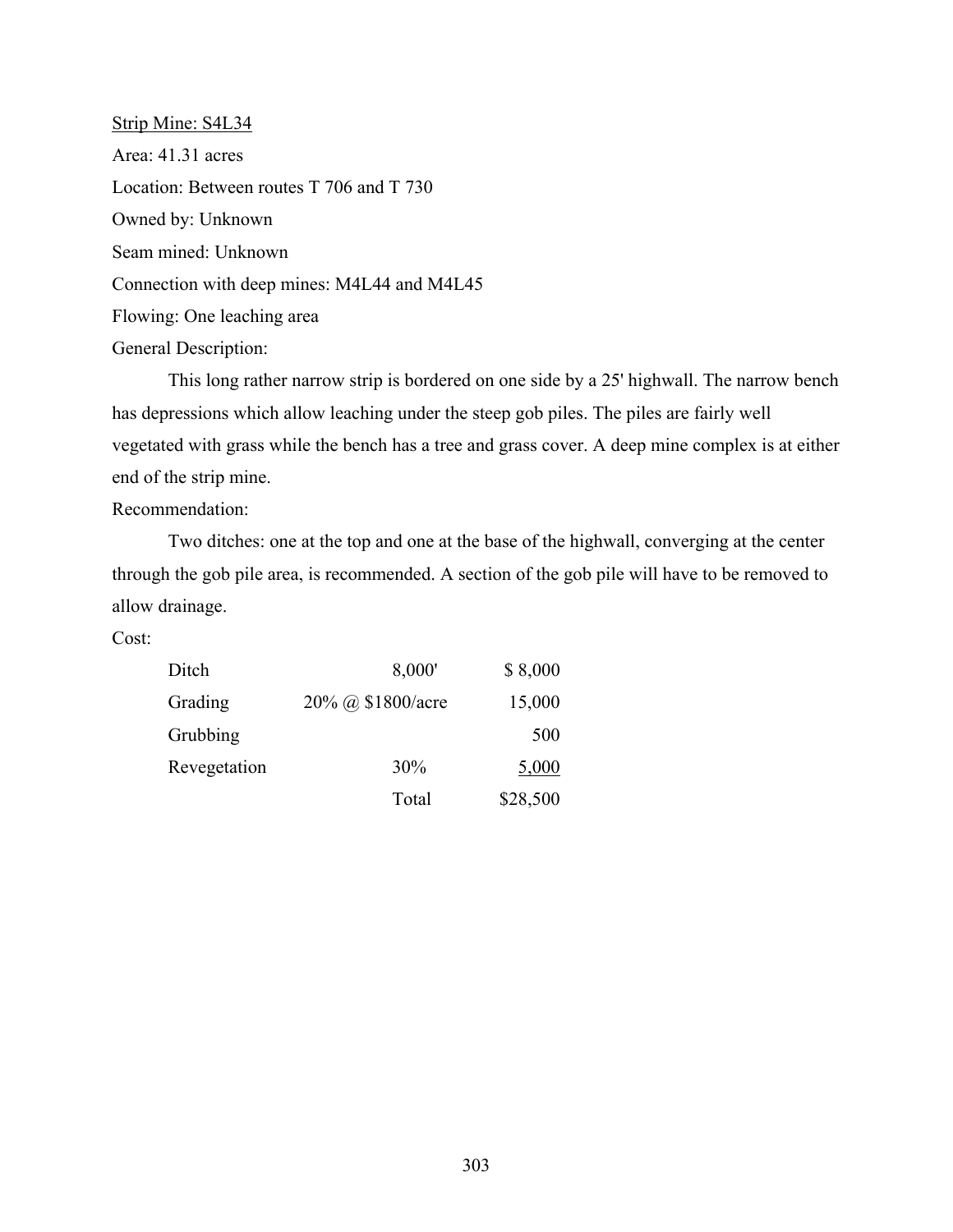Strip Mine: S4L100 Area: 36.72 acres Location: East of Oven Run and North of L.R. 55152 Status: Abandoned Owned by: Unknown Seam mined: Unknown Connection with deep mine: None Flowing: Four leaching areas

#### General Description:

The strip is well vegetated on the bench and on the gob pile (G4L201) situated on the Oven Run tributary to the west of the strip. No vegetation is on the highwall, however. Ponds are formed in the low areas.

#### Recommendation:

A ditch at the base and on top of the highwall is required. Very little earthwork is foreseen except in conjunction with the gob pile beyond the strip. Gob pile G4L201 should be reclaimed.

| Ditches              | 10,000' | \$10,000 |
|----------------------|---------|----------|
| Grubbing             |         | 1,000    |
| Backfilling          |         | 1,000    |
| Gob Pile Reclamation |         | 5,000    |
|                      | Total   | \$17,000 |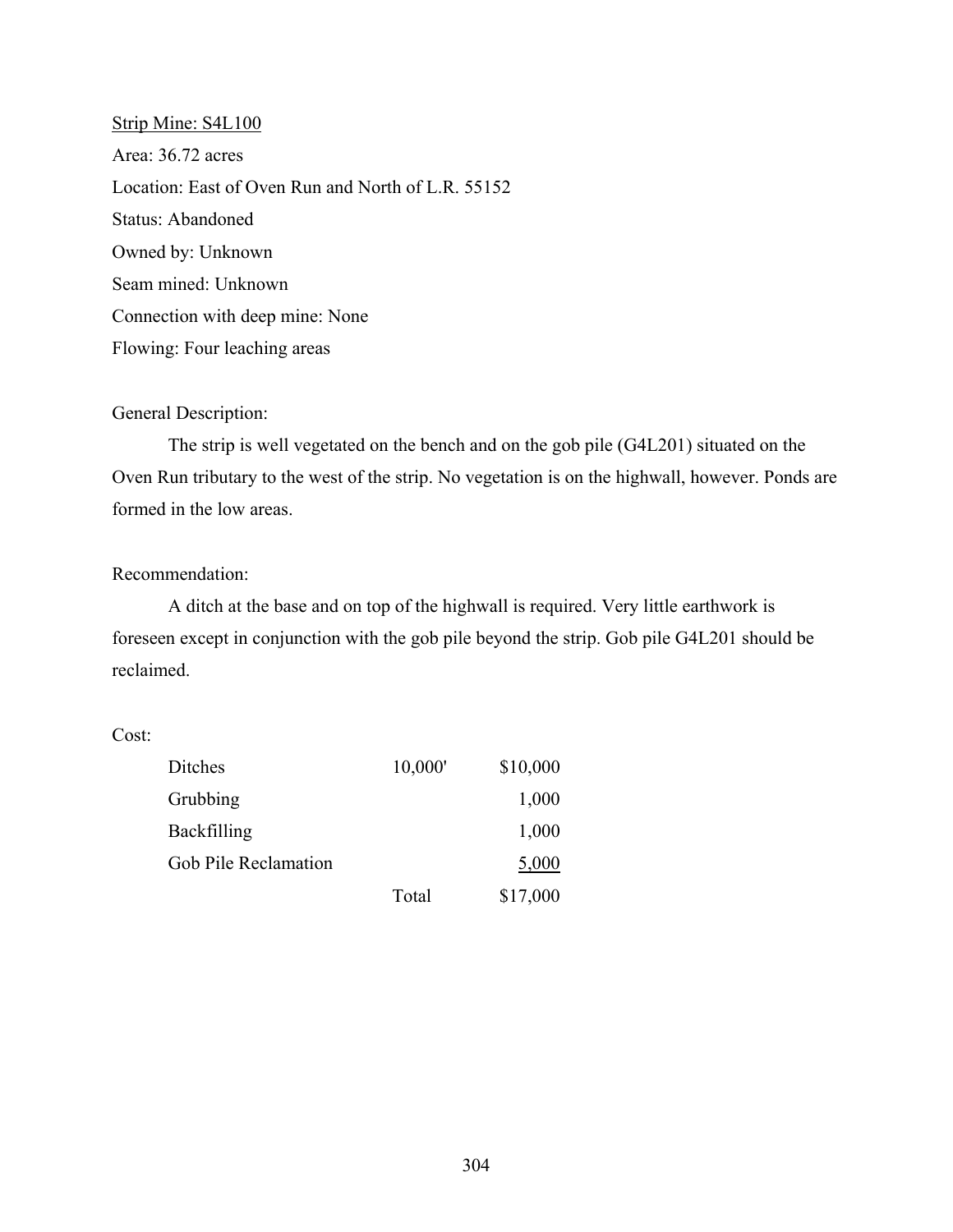Strip Mine: S4L101 Area: 34.88 acres Location: South of L. R. 55152 and west of T. R. T 706 Status: Reclaimed Owned by: Unknown Seam mined: Unknown Connection with deep mine: None Flowing: Thirty-one leaching areas General Description:

Most of this strip mine is covered by grass and shrubs. The strip is divided lengthwise by a spoil pile which produces leaching to the west and has many small depressions which collect water.

Recommendation:

Drainage ditches flowing to the east are required with minimal grading and depression filling.

| Ditch        | 13,000' | \$13,000 |
|--------------|---------|----------|
| Grading      |         | 3,000    |
| Revegetation |         | 14,000   |
|              | Total   | \$30,000 |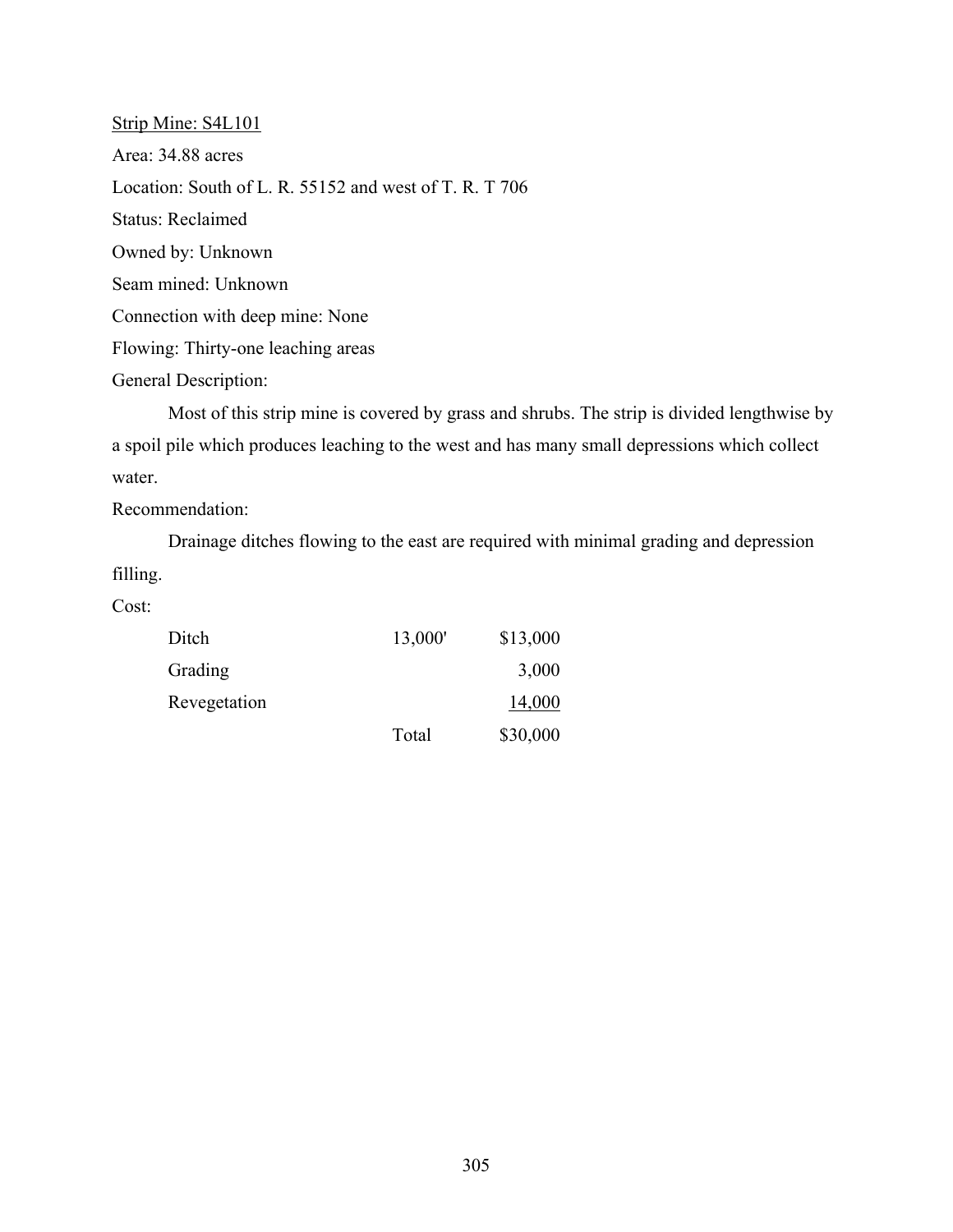#### **Recommendations**

Table 88 gives recommendations for the polluting deep and surface mines along with the costs associated with each recommendation.

An estimated effectiveness of 60% reduction of the pollution load is assigned for each recommendation.

Table 89 lists the sources abated, the amount of benefication and the costs associated with each plan.

The distance from Station SC4L2 Oven Run to the next polluting tributary downstream, SC3L2 Pokeytown Run, is .48 miles. This is the minimum distance on Stony Creek that would benefit from this sub-watershed being cleaned up.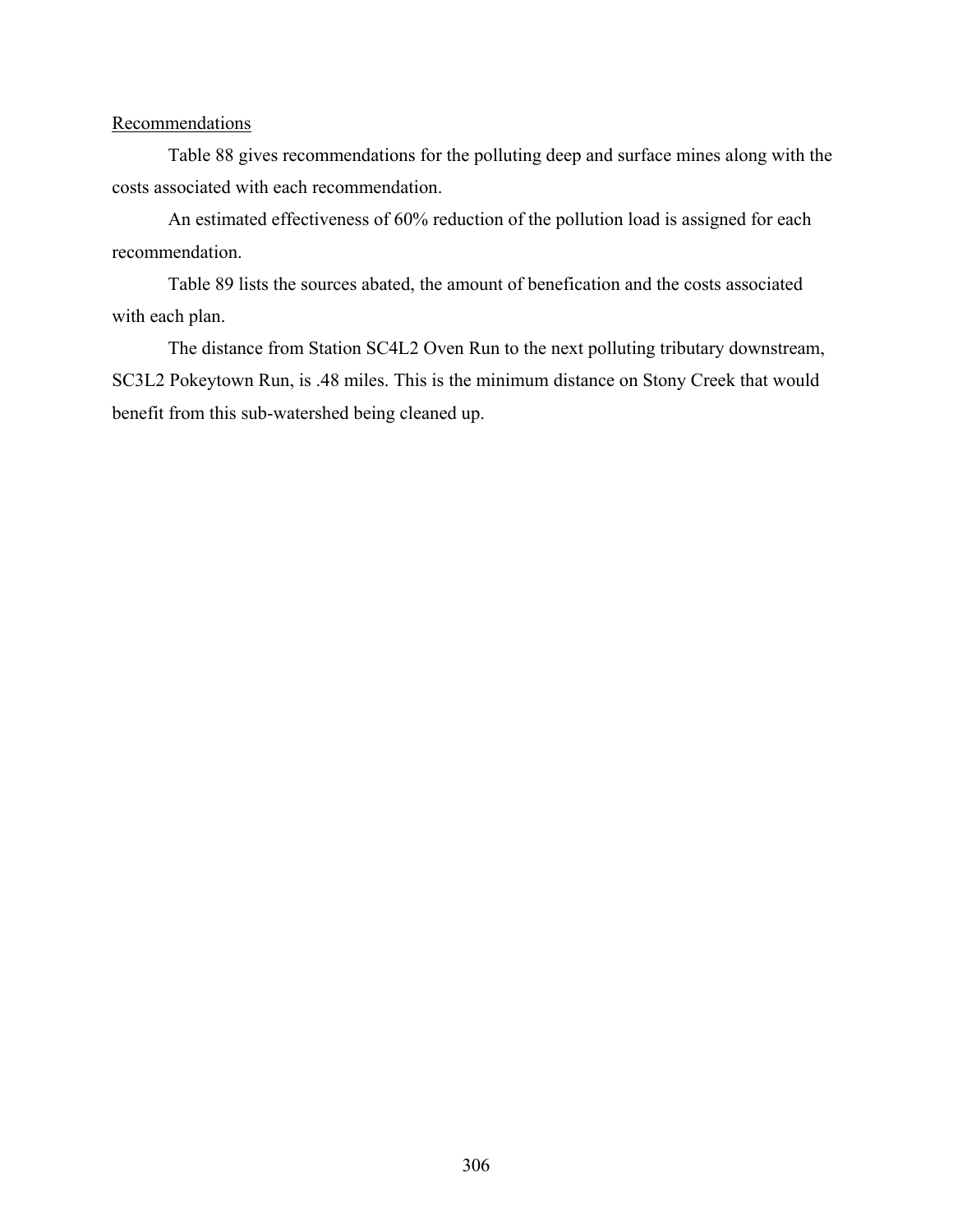#### Recommended Abatement Procedures - Cost Benefication

# Sub-watershed 4L

|        |               | Recommended<br>Abatement |                                   | Total Costs             |                                   | $Cost$ \$/Pound<br>Acid Removal |                           | Total<br>Acid                                            | Total<br>Iron         |                                 | Percent of    |  |
|--------|---------------|--------------------------|-----------------------------------|-------------------------|-----------------------------------|---------------------------------|---------------------------|----------------------------------------------------------|-----------------------|---------------------------------|---------------|--|
| 7<br>ω | B<br>R Number | Known<br>Sources         | Poten-<br>tial<br>Sources Sources | Known                   | Poten-<br>tial<br>Sources Sources | Known                           | Poten-<br>tial<br>Sources | Abate-<br>ment<br>ppd                                    | Abate-<br>ment<br>ppd | Total Sub-<br>watershed<br>Acid | Iron          |  |
|        | 1 S4L11       | 88.13<br>Acres           |                                   | $$50,000$ $$50,000$ $$$ |                                   | 45 \$                           | 45                        | $1,124.94$ 8.05                                          |                       | 36.44                           | 5.16.         |  |
|        | 2 M4L5        | 2 Seals                  | 1 Seal                            | 40,000                  | 60,000                            | 48                              | 72                        |                                                          | 841.20 160.39         |                                 | 27.25 102.73  |  |
|        | 3 S4L100      | 36.72<br>Acres           |                                   | 17,000                  | 17,000                            | 52.75                           | 52.75                     | 322.27                                                   | $-39.56$              |                                 | $10.44$ 25.34 |  |
|        | 4 M4L15       | 1 Seal                   |                                   | 25,000                  | 25,000                            | 73                              | 73                        | 344.40                                                   | 49.79                 | 11.16                           | 31.89         |  |
|        | 5 S4L101      | 34.88<br>Acres           |                                   | 30,000                  | 30,000                            | 115                             | 115                       | 261.11                                                   | 37.30                 | 8.46                            | 23.89         |  |
|        | 6 M4L13       | 2 Seals                  |                                   | 50,000                  | 50,000                            | 277                             | 277                       | 180.97                                                   | 69.84                 | 5.86                            | 44.73         |  |
|        | 7 S4L3        | 76.19<br>Acres           |                                   | 12,000                  | 12,000                            | 443                             | 443                       | 27.12                                                    | 13.40                 | .88                             | 8.58          |  |
|        | 8 S4L27       | 20.20<br>Acres           | 2 Seals                           | 30,000                  | 80,000                            | 566                             | 1,507                     | 53.09                                                    | 3.75                  | 1.72                            | 2.40          |  |
|        | 9 S4L21       | 3.67<br>Acres            |                                   | 4,500                   | 4,500                             | 861                             | 861                       | 5.23                                                     | 1.02                  | $-17$                           | .65.          |  |
|        | 10 M4L41      | 2 Seals                  |                                   | 50,000                  | 50,000                            | 938                             | 938                       | 53.33                                                    | 23.66                 | 1.73                            | 15.15         |  |
|        | 11 M4L40      | 4 Seals                  |                                   | 100,000                 | 100,000                           | 940                             | 940                       | 106.43                                                   | 39.66                 | 3.45                            | 25.40         |  |
|        | 12 S4L19      | 22.95<br>Acres           | 2 Seals                           | 50,000                  | 100,000                           | 5,835                           | 11,669                    | 8.57                                                     | .05                   | .28                             | .03           |  |
|        | 13 S4L34      | 41.31<br>Acres           | 4 Seals                           | 28,500                  |                                   | 128,500 31,319                  | 141,209                   | .91                                                      | .01                   | .03                             |               |  |
|        |               |                          |                                   |                         |                                   |                                 |                           | NOTE: The potential costs above include the known costs. |                       |                                 |               |  |